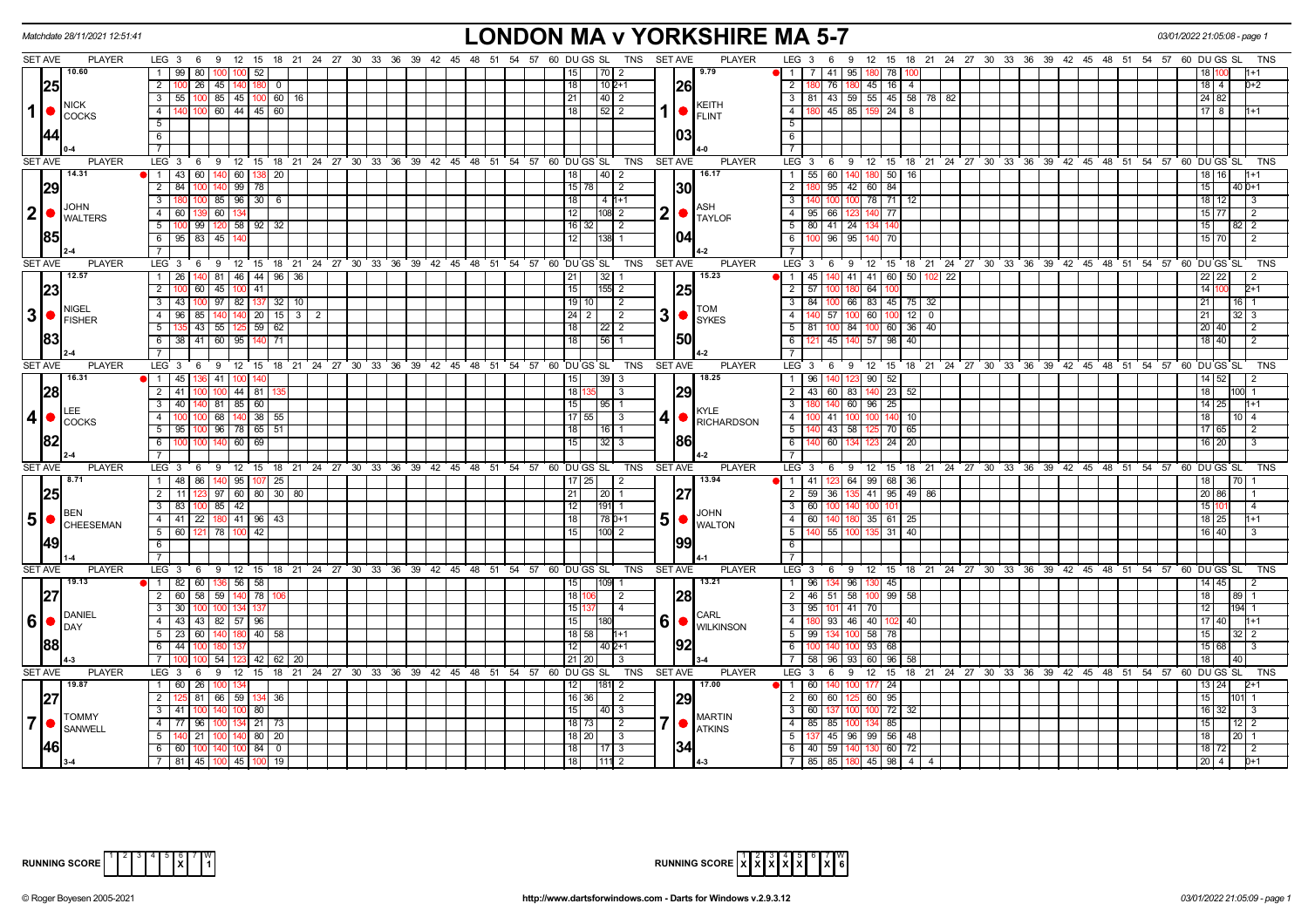|                | Matchdate 28/11/2021 12:51:41 |                                                                                                  | <b>LONDON MA v YORKSHIRE MA 5-7</b>                                                                                                                                                                 | 03/01/2022 21:05:16 - page 2                        |
|----------------|-------------------------------|--------------------------------------------------------------------------------------------------|-----------------------------------------------------------------------------------------------------------------------------------------------------------------------------------------------------|-----------------------------------------------------|
| SET AVE        | <b>PLAYER</b>                 | $LEG_3 6$<br>12<br>15<br>- 9                                                                     | <b>PLAYER</b><br>15 18 21 24 27 30 33 36 39 42 45 48 51 54 57<br>18 21 24 27 30 33 36 39 42 45 48 51 54 57 60 DU GS SL<br><b>TNS</b><br><b>SET AVE</b><br>LEG <sub>3</sub><br>12<br>9<br>-6         | 60 DU GS SL<br><b>TNS</b>                           |
|                | 15.62                         | 53 60 45 63<br>80                                                                                | 22.37<br>96 60<br>95<br>-41<br>-44<br>21 63                                                                                                                                                         | 25                                                  |
|                | 26                            | 24<br>$\overline{2}$<br>76                                                                       | 30<br>54<br>12<br>$\overline{2}$<br>40<br>201 2                                                                                                                                                     | 13 40<br>3                                          |
|                |                               | $141$ 23 50<br>100                                                                               | 8 41 59 40<br>18<br>3 <sup>1</sup><br>99 12                                                                                                                                                         | 17 40<br>$\overline{2}$                             |
| 8              | <b>STEVEN</b><br>BEASLEY      | 4<br>81<br>81                                                                                    | <b>JACOB</b><br> 8 <br>32<br>12<br> 179  1<br>4<br>99<br>GWYNNE                                                                                                                                     | $13 \overline{)32}$<br>-3                           |
|                |                               | 95   58   42   66   40<br>25 <sub>1</sub><br>40 I                                                | 23 40 <br>$5 \mid 81$<br>48 100 59<br>43 100<br>38                                                                                                                                                  | 21<br>$32$ 2                                        |
|                |                               | 99<br>88 I<br>40                                                                                 | 140<br>13   40<br>$\overline{2}$<br>6<br>58<br>$\mathbf 0$                                                                                                                                          | 15<br>$252+1$                                       |
|                |                               | $60$   43<br>60                                                                                  | 18 r<br>41<br>140                                                                                                                                                                                   | $20 \mid 4$<br>15                                   |
| <b>SET AVE</b> | <b>PLAYER</b>                 | 12<br>$21 \quad 24$<br>$27 \quad 30$<br>$33 \t36$<br>$39 \t 42$<br>LEG 3<br>9<br>15<br>18<br>- 6 | PLAYER<br>$45 \quad 48$<br>51<br>54<br>57<br>60 DU GS SL<br><b>TNS</b><br><b>SET AVE</b><br>LEG <sub>3</sub><br>12<br>15<br>$21 \quad 24 \quad 27 \quad 30 \quad 33$<br>36 39 42 45<br>9<br>18<br>6 | $48 \quad 51$<br>54.57<br>60 DU GS SL<br><b>TNS</b> |
|                | 18.72                         | 41<br>80                                                                                         | 16.68<br>40 95 93<br>15 80 <br>l 3                                                                                                                                                                  | 51                                                  |
|                | 30                            | $60$ 89                                                                                          | 30<br>14 89 <br>$\sqrt{2}$<br>$2 \mid 81$<br>96                                                                                                                                                     | 12<br>$90$ 2                                        |
|                | <b>DAVID</b>                  | 24<br>$100$ 60<br>3<br>60                                                                        | $3 \mid 80$<br>94<br>15<br>83<br>96 48<br> 117 2<br><b>PETER</b>                                                                                                                                    | 18 48                                               |
| 9 ●            | <b>WAWRZEWSKI</b>             | $137$ 54 40<br>85<br>-85 I<br>$\overline{4}$                                                     | $9$ $\bullet$<br>$\sqrt{2}$<br>44<br>17 40<br>4 I<br>85 100<br>115<br>137<br><b>JACQUES</b>                                                                                                         | $20 \overline{3}$<br>15                             |
|                |                               | 5<br>82<br>81<br>55<br>60 I                                                                      | $72 \mid 50$<br>15<br>$5 \mid 59$<br> 102  1<br>80 I                                                                                                                                                | $\overline{2}$<br>18 50                             |
|                |                               | 91                                                                                               | 15<br>12<br>6<br>0 81<br>13013                                                                                                                                                                      | $12 \mid 81$<br>  3                                 |
|                |                               | 38<br>60<br>83<br>80                                                                             | 59<br>18 83<br>40<br>56<br>58   98                                                                                                                                                                  | 90 <sub>1</sub>                                     |
| <b>SET AVE</b> | <b>PLAYER</b>                 | LEG <sub>3</sub><br>18<br>21<br>15                                                               | 24 27 30 33 36 39 42 45 48 51 54 57 60 DUGS SL<br>21 24 27 30 33 36 39 42 45 48 51 54 57<br><b>TNS</b><br><b>SET AVE</b><br><b>PLAYER</b><br>LEG <sup>3</sup><br>18<br>15                           | 60 DU GS SL<br><b>TNS</b>                           |
|                | 11.60                         | $100$ 83<br>60 81<br>60<br>77                                                                    | 18<br>  40  <br>11.91<br>30<br>99<br>l 76                                                                                                                                                           | 18   76<br>2                                        |
|                | 23                            | $\overline{2}$<br>41 41 81<br>$141$ 140                                                          | 25<br> 15 <br>$\overline{2}$<br>85 60<br>$36 \mid 40$<br>$157$ 1                                                                                                                                    | 17140<br>$\overline{2}$                             |
|                | <b>GRAHAM</b>                 | 43<br>80<br>3                                                                                    | 15<br> 38 3<br>54<br>72<br><b>ADAM</b>                                                                                                                                                              | $14$ 72<br>3                                        |
| hd∙            | RACKSTRAW                     | $100$ 60 60 20 0 20<br>60<br>$\overline{4}$<br>41                                                | 10 ● <br>$121$ 43 58 38 30 6<br> 26 20 <br>$\sqrt{2}$<br>$57$ 83<br>4   61<br><b>FRYER</b>                                                                                                          | 27<br>4   1                                         |
|                |                               | 0  61   20   0<br>5<br>00 60<br>100                                                              | 100 100 97 41 70 65<br>21<br>$\vert 20 \vert 3$<br>$5 \mid 28$                                                                                                                                      | 21 65<br>$\overline{2}$                             |
|                | 68                            | 6                                                                                                | 78 <br>$6\overline{6}$                                                                                                                                                                              |                                                     |
|                |                               |                                                                                                  |                                                                                                                                                                                                     |                                                     |
| <b>SET AVE</b> | <b>PLAYER</b>                 | 27 30 33<br>LEG <sub>3</sub><br>24<br>36<br>$39 \quad 42$<br>12<br>15<br>18<br>21<br>- 6<br>-9   | 60 DU GS SL<br><b>TNS</b><br><b>SET AVE</b><br><b>PLAYER</b><br>LEG 3<br>24 27 30 33 36 39 42 45 48 51 54 57<br>45 48 51<br>54<br>57<br>12<br>15<br>18 21<br>-9                                     | 60 DU GS SL<br><b>TNS</b>                           |
|                | 13.82                         | 35<br>97<br>96  <br>-81<br>-4<br>6                                                               | 11.24<br>60<br>60   80   95<br>100 66<br>20   20<br> 21 <br>2   0+1                                                                                                                                 | 22 20                                               |
|                | 25                            | $58$ 32 40<br>$\overline{2}$<br>50<br>81                                                         | 24 <br>98<br>84<br> 19 40 <br>$\overline{2}$<br>54<br>58 <sup>1</sup><br>72<br>l 2                                                                                                                  | 18<br>14                                            |
|                | <b>CHRISTOPHER</b>            | $\overline{3}$<br>$95$   96   43  <br>$102$ 0 25                                                 | 3   60   81   26   100   89   49   33<br>$\overline{2}$<br> 20 25 <br><b>JOSH</b>                                                                                                                   | 21<br>$63 \mid 1$                                   |
| 110            | HOLT                          | 60 59 58<br>43<br>41<br>$\overline{4}$                                                           | 40 2<br>$\mathbf 1$ $\bullet$<br>40<br>$-58$<br>64<br>21<br>16<br><b>CLOUGH</b>                                                                                                                     | 20<br>16                                            |
|                |                               | $96$ 81 43 100 99 82<br>5                                                                        | $100$ 58 55 95 46<br> 18 82 <br>l 1<br>5   96                                                                                                                                                       | 511<br>18                                           |
|                | 56                            | 58<br>$100$ 95   97<br>$45 \mid 40$<br>6                                                         | 78 <br>18<br>$6 \mid 96$<br>80<br>83<br> 66 1<br>81<br>  46                                                                                                                                         | $17$ 83                                             |
|                |                               | 57<br>$60$   20<br>44 I                                                                          | $7 \mid 59$<br>$58$ 33<br>16   20  <br>$h+1$<br>l 28                                                                                                                                                | $58 \mid 2$<br>18                                   |
| <b>SET AVE</b> | <b>PLAYER</b>                 | 18 21 24 27 30 33 36 39 42<br>LEG 3<br>12<br>15<br>- 6<br>9                                      | 60 DU GS SL<br>TNS<br><b>SET AVE</b><br><b>PLAYER</b><br>LEG <sub>3</sub><br>15<br>18 21 24 27 30 33 36 39 42 45 48<br>45<br>48 51 54<br>57<br>12<br>- 6<br>-9                                      | 60 DU GS SL<br>51 54 57<br><b>TNS</b>               |
|                | 10.75                         | 58<br>40<br>43  <br>60   60                                                                      | 8.13<br>21 60<br>1   81<br>48   95  <br>85<br>-27<br>-2                                                                                                                                             | 40                                                  |
|                | 26                            | $96$ 49 $21$<br>96<br>2<br>96                                                                    | 23<br> 18 <br>$2 \mid 45$<br>140 56 60<br>43 125 32<br>1411                                                                                                                                         | $20\overline{32}$<br>$\vert$ 2                      |
|                | BEN                           | 45   81   85   98   60   36<br>3<br>96 I                                                         | 82 44 30 85 40<br>$\overline{3}$<br> 21 36                                                                                                                                                          | 120 1                                               |
| 12∣●           | <b>I</b> WEST                 | 85 60                                                                                            | $ 2 $ $\bullet$ STEVE BLOWER<br>I 3<br>4   85 <br>46 100 82 43<br>15 60                                                                                                                             | 145 1                                               |
|                |                               | 98   98   74   16<br>5<br>60 39                                                                  | $5 \mid 80 \mid$<br>83 41 59 60<br>21<br>16 I 1<br>78                                                                                                                                               | $21$ 78                                             |
|                | 19                            | 39 100 95 45 140 82<br>-6                                                                        | 177<br>6   96   45   60   123   47   44  <br> 18 82 <br>l 2                                                                                                                                         | 18<br>$86$ 1                                        |
|                |                               |                                                                                                  |                                                                                                                                                                                                     |                                                     |

| IOP:                 | David Wawrzewski 30.74 | ЮI                   | r 30.04<br><b>Taulo</b>                   |
|----------------------|------------------------|----------------------|-------------------------------------------|
| <b>RUNNING SCORE</b> | . .                    | <b>RUNNING SCORE</b> | 12 W<br>$\mathbf{I}$<br>.<br>^ "<br>^ * ^ |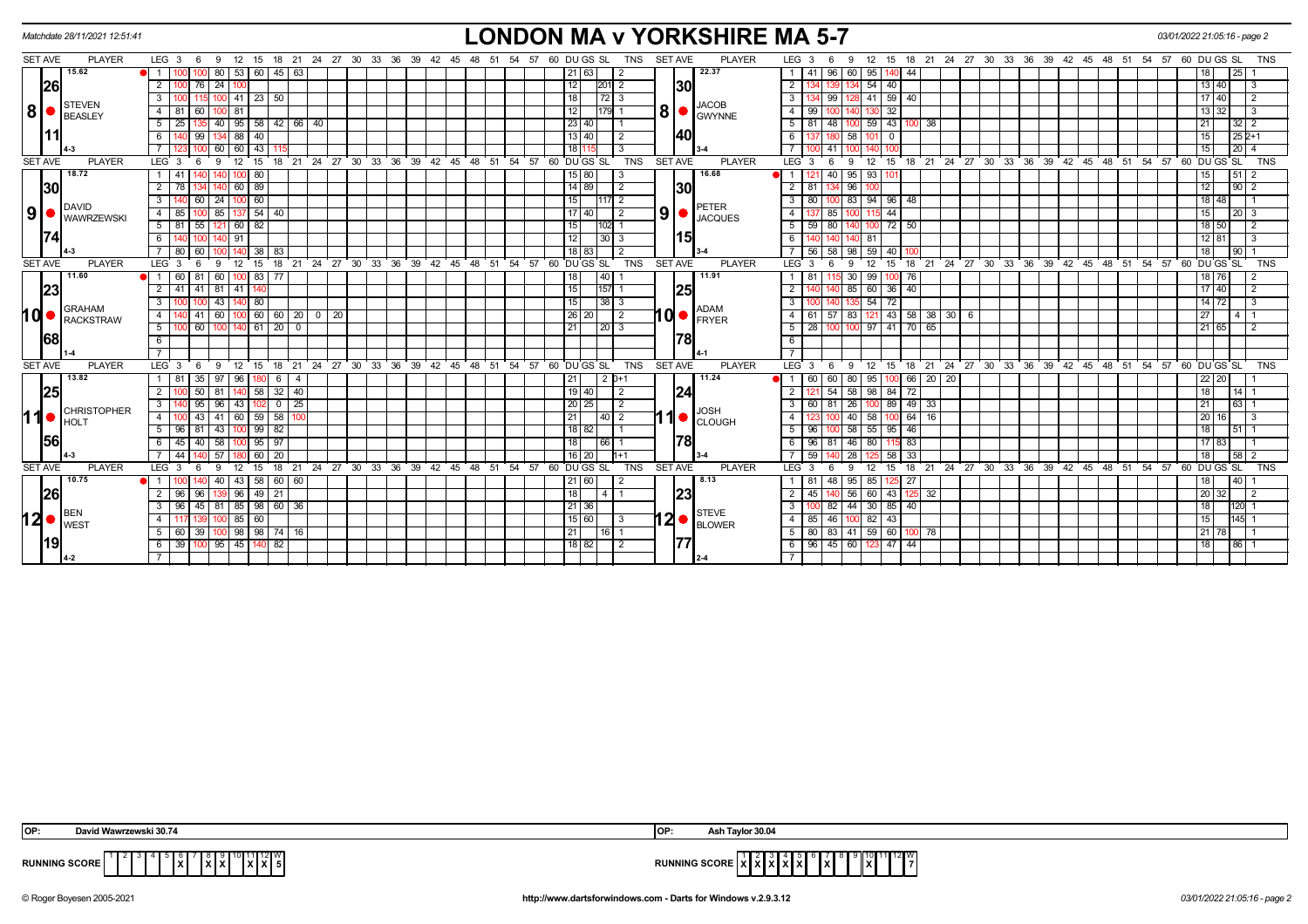| <b>LONDON MA</b>        |     |             |             |            |             |            |             |                |        |     |         | <b>YORKSHIRE MA</b>  |                   |             |             |            |             |            |             |            |      |     |                 |
|-------------------------|-----|-------------|-------------|------------|-------------|------------|-------------|----------------|--------|-----|---------|----------------------|-------------------|-------------|-------------|------------|-------------|------------|-------------|------------|------|-----|-----------------|
| <b>PLAYER</b>           | W/L | <b>LWON</b> | <b>LOST</b> | <b>AVE</b> | <b>TAVE</b> | <b>PTS</b> | <b>DRTS</b> | <b>TON</b>     | TON+   | 180 | TONS    | <b>IPLAYER</b>       | W/L               | <b>LWON</b> | <b>LOST</b> | <b>AVE</b> | <b>TAVE</b> | <b>PTS</b> | <b>DRTS</b> | <b>TON</b> | TON+ | 180 | <b>TONS</b>     |
| <b>Nick Cocks</b>       |     |             |             | 25.44      | 10.60       | 1832       |             |                |        |     | $8 + 1$ | Keith Flint          | v v               |             |             | 26.03      | 9.79        | 2004       |             |            |      |     | $2+4$           |
| John Walters            |     |             |             | 29.85      | 14.31       | 2716       |             |                |        |     | $10 +$  | Ash Tavlor           |                   |             |             | 30.04      | 16.17       | 2884       | 96          |            |      |     | $10+2$          |
| <b>Nigel Fisher</b>     |     |             |             | 23.83      | 12.57       | 2741       | 115         |                |        |     |         | Tom Sykes            |                   |             |             | 25.50      | 15.23       | 2958       | 116         |            |      |     | $12+1$          |
| Lee Cocks               |     |             |             | 28.82      | 16.31       | 2824       | 98          | 10             |        |     |         | Kyle Richardson      | V V               |             |             | 29.86      | 18.25       | 2896       |             |            |      |     | $13+1$          |
| Ben Cheeseman           |     |             |             | 25.49      | 8.71        | 2116       |             |                |        |     | $6 + 1$ | John Walton          |                   |             |             | 27.99      | 13.94       | 2435       |             |            |      |     | $10+1$          |
| Daniel Day              | W   |             |             | 27.88      | 19.13       | 3178       | 114         |                |        |     | $13+2$  | Carl Wilkinson       |                   |             |             | 28.92      | 13.21       | 3152       | 109         |            |      |     | $10+1$          |
| <b>Tommy Sanwell</b>    |     |             |             | 27.46      | 19.87       | 3158       | 115         |                |        |     |         | <b>Martin Atkins</b> | <b>18</b><br>v v  |             |             | 29.34      | 17.00       | 3374       | 115         |            |      |     | $11+2$          |
| <b>Steven Beaslev</b>   | W   |             |             | 26.11      | 15.62       | 3055       |             | $\overline{a}$ |        |     |         | <b>Jacob Gwynne</b>  |                   |             |             | 30.40      | 22.37       | 3405       | 112         | 14         |      |     | $17 + 1$        |
| David Wawrzewski        |     |             |             | 30.74      | 18.72       | 3258       | 106         |                |        |     |         | Peter Jacques        |                   |             |             | 30.15      | 16.68       | 3256       | 108         | 10         |      |     |                 |
| <b>Graham Rackstraw</b> |     |             |             | 23.68      | 11.60       | 2250       |             |                |        |     | 10      | Adam Frver           | <b>185</b><br>v v |             |             | 25.78      | 11.91       | 2501       |             |            |      |     | 10 <sup>1</sup> |
| <b>Christopher Holt</b> |     |             |             | 25.56      | 13.82       | 3399       | 133         |                |        |     | $9+2$   | Josh Clough          |                   |             |             | 24.78      | 11.24       | 3321       | 134         |            |      |     |                 |
| <b>Ben West</b>         | W   |             |             | 26.19      | 10.75       | 2986       |             |                | $\sim$ |     |         | Steve Blower         |                   |             |             | 23.77      | 8.13        | 2615       | 110         |            |      |     |                 |
| <b>TOTALS</b>           |     | 31          |             | 26.75      | 0.00        | 33513      | 1253        | <b>QR</b>      |        |     | $135+7$ | <b>I TOTALS</b>      | $\mathbf{M}$      |             | 21          | 27.66      | 0.00        | 3480'      | 1258        | 93         | 31   |     | $126+13$        |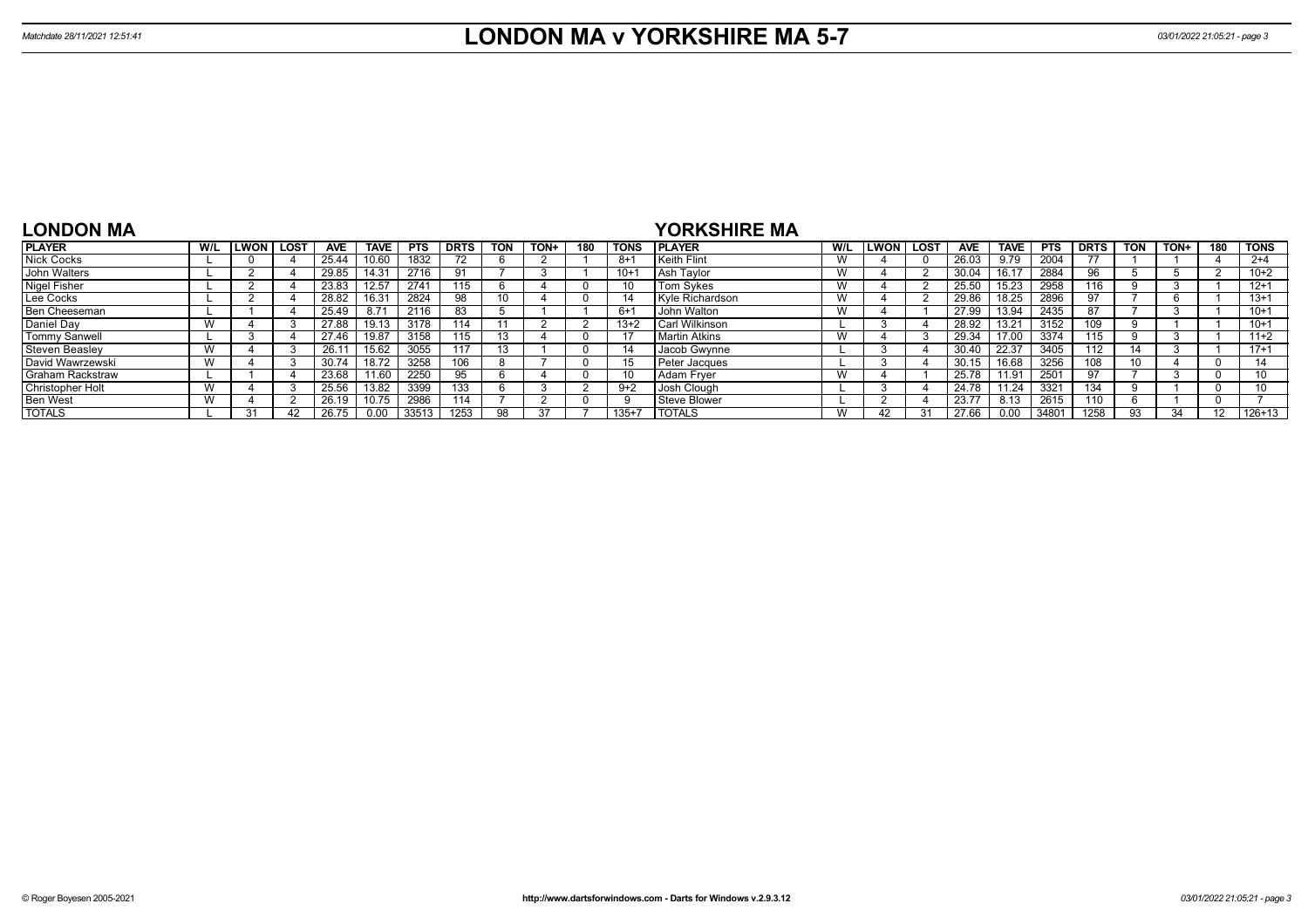|                   | Matchdate 27/11/2021 13:57:31                                       |                                                                                    | <b>LONDON MB v YORKSHIRE MB 5-7</b>                                                                                                                                                                | 03/01/2022 21:05:53 - page 1       |
|-------------------|---------------------------------------------------------------------|------------------------------------------------------------------------------------|----------------------------------------------------------------------------------------------------------------------------------------------------------------------------------------------------|------------------------------------|
|                   | <b>SET AVE</b><br><b>PLAYER</b>                                     | LEG 3 6 9 12 15 18 21 24 27 30 33 36 39 42 45 48 51 54 57 60 DUGS SL               | TNS SET AVE<br><b>PLAYER</b><br>LEG 3 6 9 12 15 18 21 24 27 30 33 36 39 42 45 48 51 54 57 60 DUGS SL                                                                                               | TNS                                |
|                   | 10.95                                                               | 59 43 45 85 60<br>$\mathbf{1}$                                                     | 9.05<br>$\blacksquare$ 1   97  <br>1209<br>60 I<br>100 96<br>48                                                                                                                                    |                                    |
|                   | 21                                                                  | 2 41 40 24 100 60 100 36                                                           | 23 <br>2   85   72   97   60   60   39<br> 19 36 <br>- 3                                                                                                                                           | 18<br>88                           |
|                   |                                                                     | 100 81 60 43 59<br>$\overline{3}$<br>$134$ 12                                      | $3   61   100   59   59   44   58   80   40$<br> 21 <br>  12   2                                                                                                                                   | 22 40                              |
|                   | <b>I</b> ALAN<br>$1$ $\bullet$ $\int_{\text{REEVES}}^{\text{ALAN}}$ | $\overline{4}$<br>45 58 81<br>$121 \mid 60 \mid 54 \mid 42 \mid 20$<br>20          | <b>DAVE</b><br>$\overline{4}$<br>60 85 60 36 10<br>6<br>  26   20  <br>l 1<br><b>CALVERT</b>                                                                                                       | 24<br>4   2                        |
|                   |                                                                     | 5<br>60 60 30 81 100 34 100 36                                                     | $5   60   32   60   47   60   60   47   55$<br>  24   36  <br>l 2                                                                                                                                  | 24<br>80                           |
|                   | 1951                                                                | $6$   43   100   81   100   46   61  <br>30                                        | 49 <br>6 44 58 95 58 80 96 70<br> 21 <br> 40  2                                                                                                                                                    | 21 70                              |
|                   |                                                                     | 7 60 85 58 81                                                                      | 7 96 100<br>40<br>217                                                                                                                                                                              | 15                                 |
| <b>SET AVE</b>    | <b>PLAYER</b>                                                       | LEG 3<br>6 9 12 15 18 21 24 27 30 33 36 39 42 45 48 51 54 57 60 DUGS SL            | <b>SET AVE</b><br><b>PLAYER</b><br>LEG <sup>3</sup><br>9 12 15 18 21 24 27 30 33 36 39 42 45 48 51 54 57 60 DUGS SL<br>TNS<br>6                                                                    | TNS                                |
|                   | 15.84                                                               | 1 60 123<br>96 140 82                                                              | 19.33<br>15 82<br>1 60 95 100<br>  2<br>180                                                                                                                                                        | 12 <sub>1</sub><br>66 1+1          |
|                   | 28                                                                  | $\overline{2}$<br>$92$   12<br>40<br>94                                            | 12 <br>$154$ 1<br> 30 <br>$\overline{2}$<br>99 42                                                                                                                                                  | $15 \overline{\smash{)}\ 42}$<br>3 |
|                   |                                                                     | 100 140 60 81<br>3 <sup>7</sup><br>39 81                                           | 18 81<br>$3 \mid$<br>$\vert$ 2<br>20 <sub>1</sub><br>140<br>100<br>100                                                                                                                             | 15<br>$20 \mid 4$                  |
| 2 ●               | <b>LIAM</b>                                                         | 60 24 180 57<br>$\overline{4}$                                                     | <b>TONY</b><br>$2$ $\bullet$ $\frac{10N}{\text{DARLOW}}$<br>l 15 l<br>  40   1+1<br>4 I<br>60   96   100   75   35                                                                                 | 17 35<br>$\overline{2}$            |
|                   | Ihill                                                               | 5   40   45   100   58   60   94                                                   | $58$ 76 10 40<br> 18 <br>104 1<br>51<br>140                                                                                                                                                        | 16 40<br>$1+1$                     |
|                   | 65I                                                                 | 6<br>$100$ 76<br>85                                                                | 48 <br>14 76 <br>6 81 65 60 100<br>90<br>-3                                                                                                                                                        | 15<br>05 1                         |
|                   |                                                                     | 41 60 100<br>81 59<br>7 I<br>60                                                    | 20 60<br>7 96 180<br>65 51 70 15<br>l 2                                                                                                                                                            | 18<br>$1240+1$                     |
| <b>SET AVE</b>    | <b>PLAYER</b>                                                       | 12<br>$^{\circ}$ 15<br>LEG 3<br>6<br>9                                             | 18 21 24 27 30 33 36 39 42 45 48 51 54 57 60 DUGS SL<br>TNS<br><b>SET AVE</b><br><b>PLAYER</b><br>LEG 3<br>$\overline{12}$<br>15<br>18 21 24 27 30 33 36 39 42 45 48 51 54 57 60 DUGS SL<br>6<br>9 | <b>TNS</b>                         |
|                   | 13.60                                                               | 1<br>90   71                                                                       | 7.60<br>$15 \mid 71$<br>$1 \t60 \t55 \t60 \t60 \t60$<br>$\vert$ 3                                                                                                                                  | 206                                |
|                   | 28                                                                  | $\overline{2}$<br>$41$ 100 20<br>60 I                                              | 24<br>16 20 <br>2 41 60 180 41 97<br>$2+1$                                                                                                                                                         | 15<br>82 0+1                       |
|                   |                                                                     | 82 39 40<br>$\overline{3}$                                                         | $\overline{3}$<br>$18$ 40<br>$\sqrt{3}$<br>$\overline{7}$<br>100 77<br>52                                                                                                                          | 18                                 |
| 3 •               | <b>JOHN</b>                                                         | 49<br>$\overline{4}$<br>60 l<br>ഹ                                                  | <b>CRAIG</b><br>$\overline{4}$<br>$45 \ 60$<br>60<br>  21   32<br>3<br>36                                                                                                                          | 18<br>60 2                         |
|                   | IHIND                                                               | $5\overline{)}$                                                                    | $3$ $\bullet$ $\frac{C_{\text{NNNSE}}}{C_{\text{WYNNE}}}$<br>$5\overline{)}$                                                                                                                       |                                    |
|                   | 1631                                                                | 6                                                                                  | $6\overline{6}$                                                                                                                                                                                    |                                    |
|                   |                                                                     | $\overline{7}$                                                                     | $\overline{7}$                                                                                                                                                                                     |                                    |
|                   | <b>SET AVE</b><br><b>PLAYER</b>                                     | LEG <sub>3</sub><br>12 15<br>- 6<br>- 9                                            | <b>PLAYER</b><br>18 21 24 27 30 33 36 39 42 45 48 51 54 57 60 DUGS SL<br>TNS<br><b>SET AVE</b><br>LEG <sub>3</sub><br>- 9<br>12 15 18 21 24 27 30 33 36 39 42 45 48 51 54 57 60 DUGS SL<br>- 6     | TNS                                |
|                   | 11.60                                                               | 1   81   57   92   100  <br>-81                                                    | 16.41<br>90 <sub>l</sub><br>- 1 - I<br>60 I<br>86<br>75<br>15 <sup>1</sup>                                                                                                                         |                                    |
|                   | 29                                                                  | 2 81 140<br>$180$ 34 66                                                            | 33 <br>2 41 40 95 140<br>47<br>15 66<br>$11+1$                                                                                                                                                     | 15<br>$\overline{2}$               |
|                   |                                                                     | 59   81   41<br>$\overline{3}$<br>$25 \mid 83 \mid$                                | 140 83<br> 18 <br>$32D+1$<br>$3 \mid 81$<br>41                                                                                                                                                     | 17<br>2<br>16                      |
| 4                 | <b>I</b> scott                                                      | $\overline{4}$<br>-53  <br>140<br>100                                              | <b>MICK</b><br>$\overline{112}$<br>68 3<br>$4 \overline{60}$<br>60<br>100 125                                                                                                                      | 15 <sup>1</sup><br>-3              |
|                   | ARTISS                                                              | 43 180 44 64 45<br>5                                                               | 41 <sup>(</sup><br>$\blacksquare$ RIDGE<br>$\overline{15}$<br>$125D+1$<br>5 41 140 180<br>40                                                                                                       | 13 40<br>$2+1$                     |
|                   | 20                                                                  | 6                                                                                  | 34<br>$6$                                                                                                                                                                                          |                                    |
|                   |                                                                     | $\overline{7}$                                                                     | $\overline{7}$                                                                                                                                                                                     |                                    |
| <b>SET AVE</b>    | <b>PLAYER</b>                                                       | LEG <sub>3</sub><br>6 9 12 15 18 21 24 27 30 33 36 39 42 45 48 51 54 57 60 DUGS SL | <b>TNS</b><br><b>SET AVE</b><br><b>PLAYER</b><br>LEG <sub>3</sub><br>9 12 15 18 21 24 27 30 33 36 39 42 45 48 51 54 57 60 DUGS SL<br>6                                                             | TNS                                |
|                   | 3.40                                                                | 1   80   55   38   60   58   22                                                    | 6.51<br>$\bullet$   1   81   60   100   60   55   95   50<br>188<br>18 <sup>1</sup>                                                                                                                |                                    |
|                   |                                                                     | 47 80 46 100 68 40 45<br>$\overline{2}$                                            | 21 <br> 75 1<br>2   96   60   60   180   39  <br>$50$ 16                                                                                                                                           | 21 50<br>19 16<br>$D+1$            |
|                   | <u> 18 </u>                                                         | 40 35 19 60 99 31 29<br>$\overline{3}$                                             | 24<br>3 41 82 100 45 137 78 14<br> 21 <br>188<br>4                                                                                                                                                 | $22 \mid 4$<br>-2                  |
| $5\bullet$        | <b>MATT</b>                                                         | 28 24 100 140 39 58 58<br>$\overline{4}$                                           | <b>DEREK</b><br>4 60 134 44 81 78 72 32<br> 54 2<br> 21                                                                                                                                            | 21   32                            |
|                   | <b>EDES</b>                                                         | 5                                                                                  | $50$ $\sim$ $\sim$<br>5                                                                                                                                                                            |                                    |
|                   | 151                                                                 | 6                                                                                  | 6                                                                                                                                                                                                  |                                    |
|                   |                                                                     | $\overline{7}$                                                                     | $\overline{7}$                                                                                                                                                                                     |                                    |
|                   | <b>PLAYER</b>                                                       | 9 12 15 18 21 24 27 30 33 36 39 42 45 48 51 54 57 60 DUGSSL<br>LEG <sub>3</sub>    | 6 9 12 15 18 21 24 27 30 33 36 39 42 45 48 51 54 57 60 DUGSSL<br><b>SET AVE</b><br><b>PLAYER</b>                                                                                                   | TNS                                |
|                   | <b>SET AVE</b><br>9.66                                              | 6                                                                                  | TNS<br>LEG 3<br>11.96                                                                                                                                                                              |                                    |
|                   |                                                                     | 1   15   59   59   140   44   77   41   31   19                                    | 1 60 56 60 140 96 64 17 6 2<br> 27 <br>$16$ 1                                                                                                                                                      | $27$ 2                             |
|                   | 22                                                                  | 2 66 49 60 58 39<br>54<br>139                                                      | 22 <br>$2 \mid 58 \mid$<br>44 100 27 85 62<br>25<br> 21 <br>$36$   1<br>100                                                                                                                        | 24 25<br>2                         |
|                   | DANNY                                                               | 3 100 83 85 133 26 74                                                              | $18$ 74<br>3 57 100 100 60 140<br>l 2<br>LEWIS                                                                                                                                                     | 15<br>$ 44 $ 3                     |
|                   |                                                                     | $\overline{4}$<br>45 64 32 45 83<br>74                                             | $60$ $F$ $F$ $F$ $F$<br>4 I<br>136 56 54 20 30<br> 21 <br>58<br>95<br>10                                                                                                                           | 22<br>$\overline{2}$<br>10         |
|                   |                                                                     | 57<br>5 <sup>5</sup><br>82<br>8<br>120                                             | $5$   81   56   81   58<br>$17$ 8<br>140<br>165                                                                                                                                                    | 15<br>$85 \mid 1$                  |
|                   | 1651                                                                | $57$ 60 68<br>57<br>6<br>85 24<br>85                                               | 57   65  <br>99<br>21<br>6 I<br>60<br>140<br>60 10<br>10<br>65                                                                                                                                     | 24<br>10 <sub>l</sub>              |
|                   |                                                                     | $\overline{7}$                                                                     | 7                                                                                                                                                                                                  |                                    |
|                   | <b>SET AVE</b><br><b>PLAYER</b>                                     | LEG 3 6 9 12 15 18 21 24 27 30 33 36 39 42 45 48 51 54 57 60 DUGS SL               | <b>PLAYER</b><br>TNS<br><b>SET AVE</b><br>LEG 3<br>6 9 12 15 18 21 24 27 30 33 36 39 42 45 48 51 54 57 60 DUGS SL                                                                                  | TNS                                |
|                   | $\sqrt{6.65}$                                                       | 1 43 25 60 140 40 43                                                               | 7.40<br>178 81<br>100 95 57<br>150<br>58 32                                                                                                                                                        | 20 32                              |
|                   |                                                                     | $\overline{2}$<br>$125$ 62 100 64 85 0<br>45                                       | 26 <br>$65$ 56 40 20<br>$\sqrt{20}$ 2<br>$\overline{2}$<br>80 100 140<br> 21                                                                                                                       | 20 20<br>2                         |
|                   | <b>GENE</b>                                                         | $\overline{3}$<br>100 45 60 91<br>45                                               | 160 1<br>3   58   85   100   100   98  <br> 15 <br>60<br><b>JAMES</b>                                                                                                                              | 17 60<br>2                         |
| $\vert$ 7 $\vert$ | Ihill                                                               | 60 57 40 100 100 44 60<br>$\overline{4}$                                           | 4   45   60   80   100 100<br>$\vert 40 \vert 2$<br> 21 <br>60 56<br><b>WAITE</b>                                                                                                                  | 20 56<br>$\mathcal{P}$             |
|                   |                                                                     | 5                                                                                  | 5                                                                                                                                                                                                  |                                    |
|                   |                                                                     | 6                                                                                  | 6                                                                                                                                                                                                  |                                    |
|                   |                                                                     | $\overline{7}$                                                                     |                                                                                                                                                                                                    |                                    |



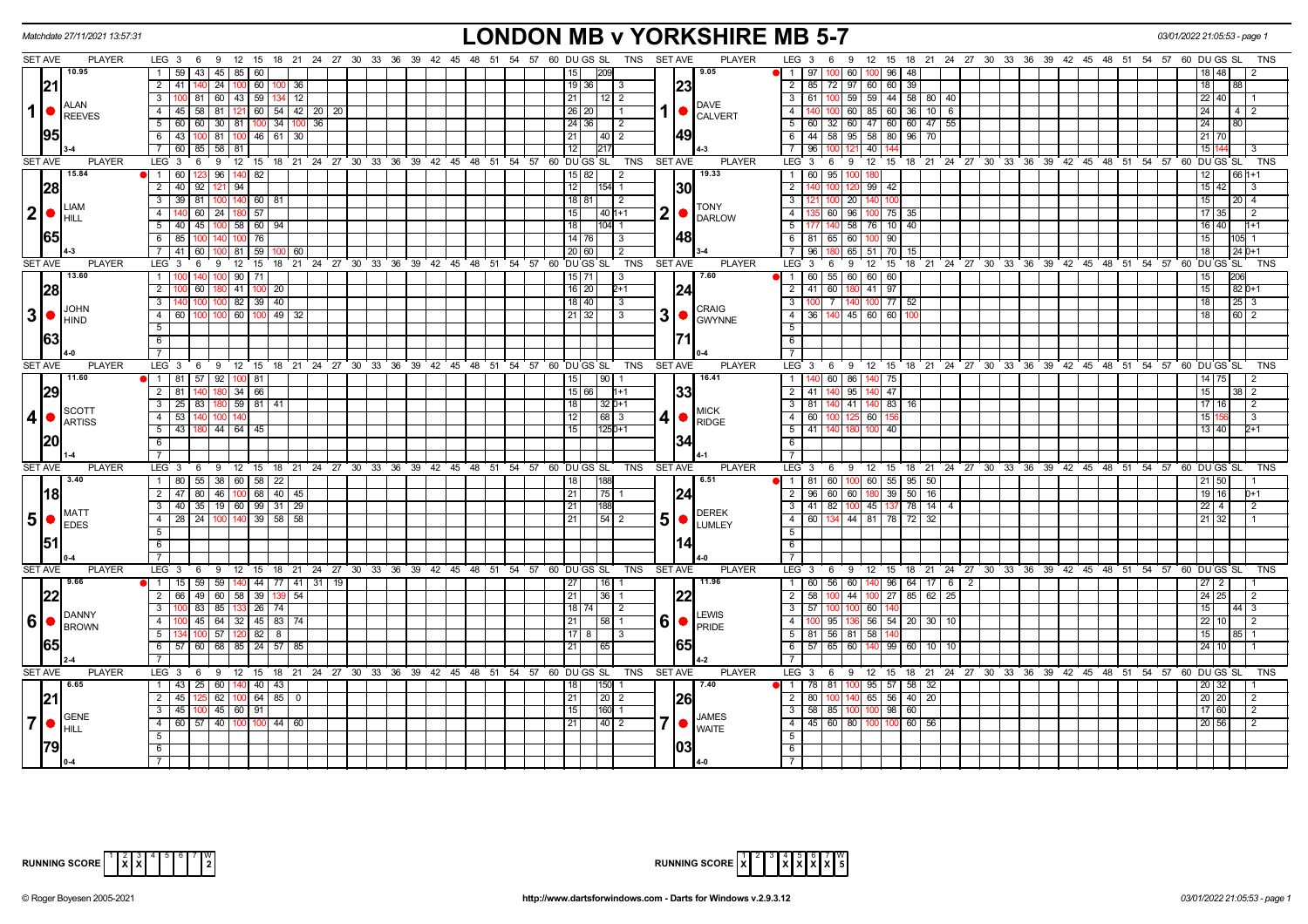|                | Matchdate 27/11/2021 13:57:31 |                                                |                         |                       |                                                               |          |       |                  |                 |                                |                | <b>LONDON MB v YORKSHIRE MB 5-7</b>                                                                                                                                                                                                                                                                                                                                                                                          | 03/01/2022 21:06:00 - page 2                                                                                                     |  |
|----------------|-------------------------------|------------------------------------------------|-------------------------|-----------------------|---------------------------------------------------------------|----------|-------|------------------|-----------------|--------------------------------|----------------|------------------------------------------------------------------------------------------------------------------------------------------------------------------------------------------------------------------------------------------------------------------------------------------------------------------------------------------------------------------------------------------------------------------------------|----------------------------------------------------------------------------------------------------------------------------------|--|
| SET AVE        | <b>PLAYER</b>                 | LEG <sub>3</sub><br>12<br>- 9<br>- 6           | 18 21<br>15             |                       | 24  27  30  33  36  39  42  45  48  51  54  57  60  DU GS  SL |          |       |                  |                 | TNS                            | <b>SET AVE</b> | <b>PLAYER</b>                                                                                                                                                                                                                                                                                                                                                                                                                | LEG <sub>3</sub><br>15 18 21 24 27 30 33 36 39 42 45 48 51 54 57 60 DUGS SL<br><b>TNS</b><br>12<br>-6<br>9                       |  |
|                | 10.09                         | 68 I<br>60 I<br>57<br>$\overline{1}$           | 49                      | 58 73 11              |                                                               |          |       |                  |                 | 23   11                        |                | 12.79                                                                                                                                                                                                                                                                                                                                                                                                                        | 44 97 54<br>45  <br>45<br>16                                                                                                     |  |
|                | 24                            | 92<br>$\overline{2}$<br>80<br>58               | 60<br>71                |                       |                                                               |          |       |                  |                 | 18                             | 25             |                                                                                                                                                                                                                                                                                                                                                                                                                              | $\overline{2}$<br>59<br>60<br>63<br>25<br>60<br>20<br>25<br>2                                                                    |  |
|                |                               | 80<br>55<br>44<br>3                            | $140$ 60 35 47 40       |                       |                                                               |          |       |                  |                 | 24 40                          |                |                                                                                                                                                                                                                                                                                                                                                                                                                              | 43 68 100 39 36<br>3 I<br>85<br>21<br>$30 \mid 2$                                                                                |  |
| 8 ●            | <b>WAYNE</b><br><b>BROWN</b>  | $\overline{4}$<br>46<br>36                     |                         |                       |                                                               |          |       |                  | 12              | 172 2                          |                | <b>NEIL</b><br>$\vert 8 \vert$ $\bullet$ $\vert_{\text{WARD}}^{\text{min}}$                                                                                                                                                                                                                                                                                                                                                  | 60<br>4 I<br>76<br>15 <sup>1</sup><br>76<br>-3                                                                                   |  |
|                |                               | $5 \ 81$                                       | 134 63 59 92 32 40      |                       |                                                               |          |       |                  |                 | $19$ 40                        |                |                                                                                                                                                                                                                                                                                                                                                                                                                              | 62 85 60 73<br>5   26<br>18<br>140<br>55 I                                                                                       |  |
|                |                               | 45<br>6<br>60                                  | 73<br>83                |                       |                                                               |          |       |                  |                 | 18173<br>$\overline{2}$        | 35             |                                                                                                                                                                                                                                                                                                                                                                                                                              | 6   60<br>85<br>41<br>41<br>94<br>40<br>18                                                                                       |  |
|                |                               |                                                |                         |                       |                                                               |          |       |                  |                 |                                |                |                                                                                                                                                                                                                                                                                                                                                                                                                              |                                                                                                                                  |  |
| <b>SET AVE</b> | <b>PLAYER</b>                 | 12<br>LEG <sub>3</sub><br>9<br>- 6             | $^{\circ}$ 15           |                       | 18 21 24 27 30 33 36 39 42 45 48 51 54 57 60 DUGS SL          |          |       |                  |                 | <b>TNS</b>                     | <b>SET AVE</b> | <b>PLAYER</b>                                                                                                                                                                                                                                                                                                                                                                                                                | 18 21 24 27 30 33 36 39 42 45 48 51 54 57 60 DUGS SL<br>LEG <sup>3</sup><br>12<br>15<br><b>TNS</b><br>6<br>9                     |  |
|                | 8.40                          | 85<br>$\overline{1}$<br>60<br>81               | 60                      |                       |                                                               |          |       |                  |                 | 15<br>115 1                    |                | 14.01                                                                                                                                                                                                                                                                                                                                                                                                                        | $\overline{1}$<br>80<br>$70$ 16<br>18 16<br>3                                                                                    |  |
|                | 23                            | $\overline{2}$<br>60<br>41                     | 85 99 76                |                       |                                                               |          |       |                  |                 | $17$ 76                        | 26             |                                                                                                                                                                                                                                                                                                                                                                                                                              | 58<br>2<br>45<br>85<br>15<br>45<br>168                                                                                           |  |
|                |                               | 59<br>$\overline{3}$<br>60<br>65               |                         |                       |                                                               |          |       |                  |                 | 12<br>217                      |                |                                                                                                                                                                                                                                                                                                                                                                                                                              | 61<br>15 61<br>$3^{\circ}$                                                                                                       |  |
| 9              | <b>MATT</b><br><b>WINZAR</b>  | 70 I<br>$\overline{4}$<br>-43<br>100           | 47<br>1001100           | $\overline{20}$<br>18 |                                                               |          |       |                  | 27              |                                |                | <b>PAUL</b><br>$9$ $\bullet$ $\bullet$ $\bullet$ $\bullet$ $\bullet$ $\bullet$                                                                                                                                                                                                                                                                                                                                               | 88 45 80 40 48 30 10<br>$25 \mid 10$<br>45<br>4 I                                                                                |  |
|                |                               | 5<br>59<br>60                                  |                         |                       |                                                               |          |       |                  |                 | 12<br>182 2                    |                |                                                                                                                                                                                                                                                                                                                                                                                                                              | 30<br>60<br>15 60<br>5 <sup>1</sup><br>3                                                                                         |  |
|                | 1961                          | 6                                              |                         |                       |                                                               |          |       |                  |                 |                                | <b>156</b>     |                                                                                                                                                                                                                                                                                                                                                                                                                              | 6                                                                                                                                |  |
|                |                               |                                                |                         |                       |                                                               |          |       |                  |                 |                                |                |                                                                                                                                                                                                                                                                                                                                                                                                                              | $\overline{7}$                                                                                                                   |  |
| <b>SET AVE</b> | <b>PLAYER</b>                 | LEG <sub>3</sub><br>$^{\circ}$ 12<br>9<br>- 6  | $^{\circ}$ 15           |                       | 18 21 24 27 30 33 36 39 42 45 48 51 54 57 60 DUGS SL          |          |       |                  |                 | <b>TNS</b>                     | <b>SET AVE</b> | <b>PLAYER</b>                                                                                                                                                                                                                                                                                                                                                                                                                | 18 21 24 27 30 33 36 39 42 45 48 51 54 57 60 DUGS SL<br>LEG <sup>'</sup> 3<br>15<br><b>TNS</b><br><b>9</b><br>$^{\circ}$ 12<br>6 |  |
|                | 15.05                         | 43<br>$\overline{1}$<br>60<br>60               | 38                      |                       |                                                               |          |       |                  | 18              | 60 2                           |                | 7.67                                                                                                                                                                                                                                                                                                                                                                                                                         | 85<br>46<br>55<br>81<br>55                                                                                                       |  |
|                | 22                            | $\overline{2}$<br>$\overline{22}$<br>59<br>100 | 60   44                 | 44   140   32         |                                                               |          |       |                  |                 | 24 32 <br>$\sqrt{2}$           | 22             |                                                                                                                                                                                                                                                                                                                                                                                                                              | 96<br>  98   43   100   24   20   10<br>$\overline{2}$<br>24<br>$\sqrt{10}$ 2                                                    |  |
|                | <b>JOHN</b>                   | 30<br>3<br>45                                  | 48<br>98                |                       |                                                               |          |       |                  |                 | $18$ 48<br>$h+1$               |                | <b>BRIAN</b>                                                                                                                                                                                                                                                                                                                                                                                                                 | 38<br>81 54<br>96<br>15<br>3 I<br>62                                                                                             |  |
| 10 ●           | LOEBER                        | $\overline{4}$<br>41                           | $85 \mid 83 \mid$       | $56$ 18 12<br>6       |                                                               |          |       |                  |                 | $27$   6<br>2                  |                | $10$ $\bullet$ $\overline{ }$ $\overline{ }$ $\overline{ }$ $\overline{ }$ $\overline{ }$ $\overline{ }$ $\overline{ }$ $\overline{ }$ $\overline{ }$ $\overline{ }$ $\overline{ }$ $\overline{ }$ $\overline{ }$ $\overline{ }$ $\overline{ }$ $\overline{ }$ $\overline{ }$ $\overline{ }$ $\overline{ }$ $\overline{ }$ $\overline{ }$ $\overline{ }$ $\overline{ }$ $\overline{ }$ $\overline{ }$ $\overline{ }$ $\over$ | $97$ 60 43 84 72 10<br>85<br>46<br>27<br>4 I<br>$\overline{4}$<br>0                                                              |  |
|                |                               | 5<br>45<br>40                                  | 60<br>$100$ 60          |                       |                                                               |          |       |                  |                 | 18<br> 56 2                    |                |                                                                                                                                                                                                                                                                                                                                                                                                                              | 98 40<br>$5 \mid 85$<br>45<br>17<br>40                                                                                           |  |
|                | 1761                          | 26<br>45<br>6                                  | 85 100<br>105           | 30   10               |                                                               |          |       |                  |                 | $22$ 10<br>-3                  | 60             |                                                                                                                                                                                                                                                                                                                                                                                                                              | 59<br>65<br>6 95<br> 95 <br>$35 \mid 32 \mid$<br>24<br> 20 <br>$\Omega$<br>IOO                                                   |  |
|                |                               |                                                |                         |                       |                                                               |          |       |                  |                 |                                |                |                                                                                                                                                                                                                                                                                                                                                                                                                              |                                                                                                                                  |  |
| <b>SET AVE</b> | <b>PLAYER</b>                 | LEG <sub>3</sub><br>12<br>9<br>-6              | 15<br>18                |                       | 21 24 27 30 33 36 39 42 45                                    |          | 48 51 |                  |                 | 54 57 60 DUGS SL<br><b>TNS</b> | <b>SET AVE</b> | <b>PLAYER</b>                                                                                                                                                                                                                                                                                                                                                                                                                | $LEG^3$ 3<br>24 27 30 33 36 39 42 45 48 51 54 57 60 DUGS SL<br>12<br>15<br>18<br>$^{\circ}$ 21<br><b>TNS</b><br>9<br>6           |  |
|                | 4.00                          | 25                                             | 35   85                 |                       |                                                               |          |       |                  |                 | 156 2<br>15 <sup>1</sup>       |                | 8.59                                                                                                                                                                                                                                                                                                                                                                                                                         | 94<br>36<br>17 36<br>43<br>-3                                                                                                    |  |
|                | 24                            | 85<br>45<br>2<br>-60                           | 85 58<br>100            | 36                    |                                                               |          |       |                  | $\overline{21}$ | 32 1                           | 26             |                                                                                                                                                                                                                                                                                                                                                                                                                              | 44<br>$42 \mid 40$<br>19 40<br>$2 \mid 58$<br>  97  <br>2                                                                        |  |
|                | DANNY                         | $81185$ 85 50 80<br>$\overline{3}$             |                         |                       |                                                               |          |       |                  |                 | 18<br> 20 1                    |                | <b>JOSH</b>                                                                                                                                                                                                                                                                                                                                                                                                                  | $100$ 43 60 98 100 40 60<br>3 <sup>1</sup><br>21   60<br>$\overline{2}$                                                          |  |
| 11             | FAULKNER                      | $60 \mid 95$<br>4 81                           | $95 \mid 94 \mid$<br>51 |                       |                                                               |          |       |                  | 18              | $\overline{25}$                |                | $\left  \bullet \right $ CLOUGH                                                                                                                                                                                                                                                                                                                                                                                              | 83 60 95<br>$4 \mid 55$<br>97<br>18 I                                                                                            |  |
|                |                               | 5                                              |                         |                       |                                                               |          |       |                  |                 |                                |                |                                                                                                                                                                                                                                                                                                                                                                                                                              | 5 <sup>1</sup>                                                                                                                   |  |
|                | <b>60</b>                     | 6                                              |                         |                       |                                                               |          |       |                  |                 |                                | 72             |                                                                                                                                                                                                                                                                                                                                                                                                                              | 6                                                                                                                                |  |
|                |                               | $\overline{7}$                                 |                         |                       |                                                               |          |       |                  |                 |                                |                |                                                                                                                                                                                                                                                                                                                                                                                                                              |                                                                                                                                  |  |
| <b>SET AVE</b> | <b>PLAYER</b>                 | LEG <sub>3</sub><br>12<br>- 9<br>- 6           | 15                      |                       | 18 21 24 27 30 33 36                                          | 39 42 45 | 48    | 51<br>- 54<br>57 |                 | 60 DU GS SL<br>TNS             | <b>SET AVE</b> | <b>PLAYER</b>                                                                                                                                                                                                                                                                                                                                                                                                                | LEG <sub>3</sub><br>15 18 21 24 27 30 33 36 39 42 45 48<br><b>TNS</b><br>12<br>51<br>54<br>57<br>60 DU GS SL<br>- 6<br>- 9       |  |
|                | 10.00                         | 49<br>45<br>$\overline{1}$                     | 41   58  <br>41         |                       |                                                               |          |       |                  |                 | 18<br>1671                     |                | 8.14                                                                                                                                                                                                                                                                                                                                                                                                                         | 1 81<br>81<br>45<br>$94 \mid 60$<br>60                                                                                           |  |
|                | 25                            | 95<br>86<br>2                                  |                         |                       |                                                               |          |       |                  |                 | 11186<br>$h+1$                 | 25             |                                                                                                                                                                                                                                                                                                                                                                                                                              | $2 \mid 81$<br>85 52<br>12<br>143<br>14C                                                                                         |  |
|                | <b>DEAN</b>                   | 58<br>3                                        | $56$   99   92   10   8 |                       |                                                               |          |       |                  |                 | $23 \mid 8$                    |                | <b>SIMON</b>                                                                                                                                                                                                                                                                                                                                                                                                                 | 58 60<br>3 <sup>1</sup><br>45<br>$58 \mid 40$<br>$40 \mid 2$<br>21<br>10C                                                        |  |
| 12∣●           | <b>COUGHLAN</b>               | $41$   28<br>$\overline{4}$                    | $100$ 38 74 40          |                       |                                                               |          |       |                  |                 | 19 40 <br>$h+1$                |                | 12 <b>Markett</b>                                                                                                                                                                                                                                                                                                                                                                                                            | 4 60<br>30 85 59 95 42<br>21<br>30 <sup>1</sup><br>100                                                                           |  |
|                |                               | $100$ 40<br>5 <sub>1</sub>                     | 49 60 80 72             |                       |                                                               |          |       |                  |                 | 21 72<br>2                     |                |                                                                                                                                                                                                                                                                                                                                                                                                                              | 5   60   26<br>65 92<br>18<br>24 <sub>1</sub><br>100 134<br>2                                                                    |  |
|                |                               | 6                                              |                         |                       |                                                               |          |       |                  |                 |                                | 48             |                                                                                                                                                                                                                                                                                                                                                                                                                              | -6 I                                                                                                                             |  |
|                |                               |                                                |                         |                       |                                                               |          |       |                  |                 |                                |                |                                                                                                                                                                                                                                                                                                                                                                                                                              |                                                                                                                                  |  |

| IOP:                 | Liam Hill 28.65                                        | lOP                                             | Mick Ridge 33.34                                                                               |
|----------------------|--------------------------------------------------------|-------------------------------------------------|------------------------------------------------------------------------------------------------|
| <b>RUNNING SCORE</b> | 1   12    W<br><u>Ixl</u> xI<br>IXI 5<br>- IX I<br>1XI | the contract of the contract of the contract of | $11$ 12 W<br><b>RUNNING SCORE   X   </b><br>$\mathbf{I} \mathbf{X}$<br>.<br>1 X I<br>IAIAIAIAI |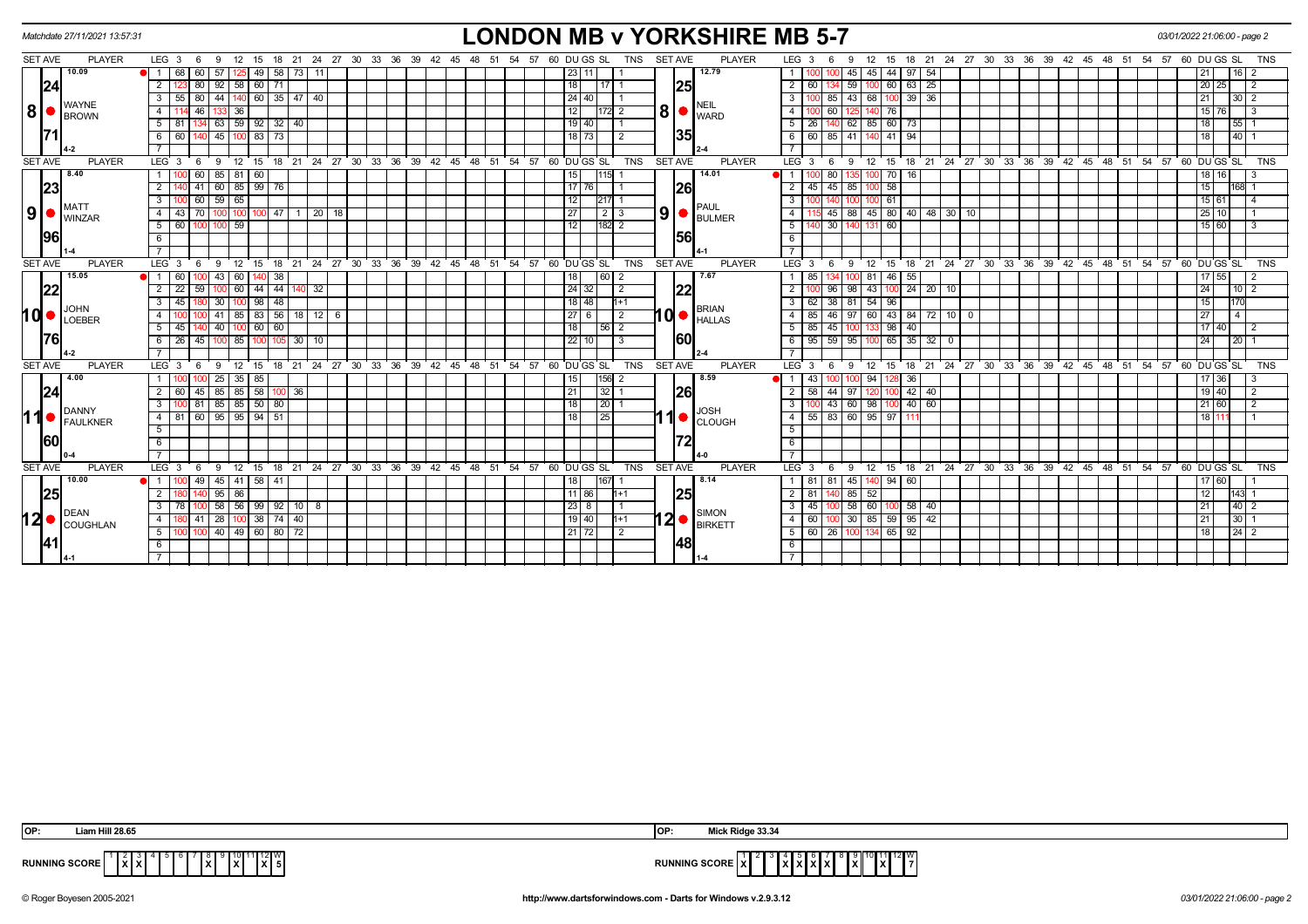| <b>LONDON MB</b>    |     |             |      |            |       |            |             |            |      |     |             | <b>YORKSHIRE MB</b>  |                   |             |            |             |            |             |     |      |     |           |
|---------------------|-----|-------------|------|------------|-------|------------|-------------|------------|------|-----|-------------|----------------------|-------------------|-------------|------------|-------------|------------|-------------|-----|------|-----|-----------|
| <b>PLAYER</b>       | W/L | <b>LWON</b> | LOST | <b>AVE</b> | TAVE  | <b>PTS</b> | <b>DRTS</b> | <b>TON</b> | TON+ | 180 | <b>TONS</b> | <b>IPLAYER</b>       | W/L               | LWON   LOST | <b>AVE</b> | <b>TAVE</b> | <b>PTS</b> | <b>DRTS</b> | TON | TON+ | 180 | l TONS    |
| Alan Reeves         |     |             |      | 21.95      | 10.95 | 3029       | 138         |            |      |     | 10          | Dave Calvert         | v v               |             | 23.49      | 9.05        | 3335       | 142         |     |      |     |           |
| Liam Hill           |     |             |      | 28.65      | 15.84 | 3209       | 112         |            |      |     | $12 +$      | l Tonv Darlow        |                   |             | 30.48      | 19.33       | 3292       | 108         |     |      |     | $12 + 3$  |
| John Hind           |     |             |      | 28.63      | 13.60 | 2004       | 70          |            |      |     | $11 +$      | Craig Gwynne         |                   |             | 24.7'      | 7.60        | 1631       | 66          |     |      |     | $5+1$     |
| <b>Scott Artiss</b> |     |             |      | 29.20      | 11.60 | 2190       |             |            |      |     | $5 + 3$     | Mick Ridge           | v v               |             | 33.34      | 16.41       | 2467       | 74          |     |      |     | $11+1$    |
| <b>Matt Edes</b>    |     | -0          |      | 18.51      | 3.40  | 1499       | 81          |            |      |     |             | Derek Lumley         | v v               |             | 24.14      | 6.51        | 2004       | 83          |     |      |     | $4 + 1$   |
| Danny Brown         |     |             |      | 22.65      | 9.66  | 2831       | 125         |            |      |     |             | Lewis Pride          | W                 |             | 22.65      | 11.96       | 2877       | 127         |     |      |     | 10        |
| Gene Hill           |     |             |      | 21.79      | 6.65  | 1634       | $\sqrt{5}$  |            |      |     |             | <b>James Waite</b>   | <b>181</b><br>V V |             | 26.03      | 7.40        | 2004       | 77          |     |      |     |           |
| Wayne Brown         |     |             |      | 24.71      | 10.09 | 2817       | 114         |            |      |     |             | Neil Ward            |                   |             | 25.35      | 12.79       | 2865       | $113 -$     |     |      |     |           |
| <b>Matt Winzar</b>  |     |             |      | 23.96      | 8.40  | 1989       |             |            |      |     |             | <b>I</b> Paul Bulmer |                   |             | 26.56      | 14.01       | 2337       | 88          |     |      |     | 12        |
| John Loeber         |     |             |      | 22.76      | 15.05 | 2890       | 127         |            |      |     | $12 +$      | <b>Brian Hallas</b>  |                   |             | 22.60      | 7.67        | 2802       | 124         |     |      |     |           |
| Danny Faulkner      |     |             |      | 24.60      | 4.00  | 1771       |             |            |      |     |             | I Josh Clough        | v v               |             | 26.72      | 8.59        | 2004       | 75          |     |      |     |           |
| Dean Coughlan       | W   |             |      | 25.4'      | 10.00 | 2338       | 92          |            |      |     | $6+2$       | Simon Birkett        |                   |             | 25.48      | 8.14        | 2268       | 89          |     |      |     |           |
| <b>TOTALS</b>       |     | 27          | วค   | 24.23      | 0.00  | 2820       | 1164        |            |      |     | $93 + 8$    | <b>I TOTALS</b>      | W                 |             | 25.63      | 0.00        | 29886      | 1166        |     |      |     | $102 + 6$ |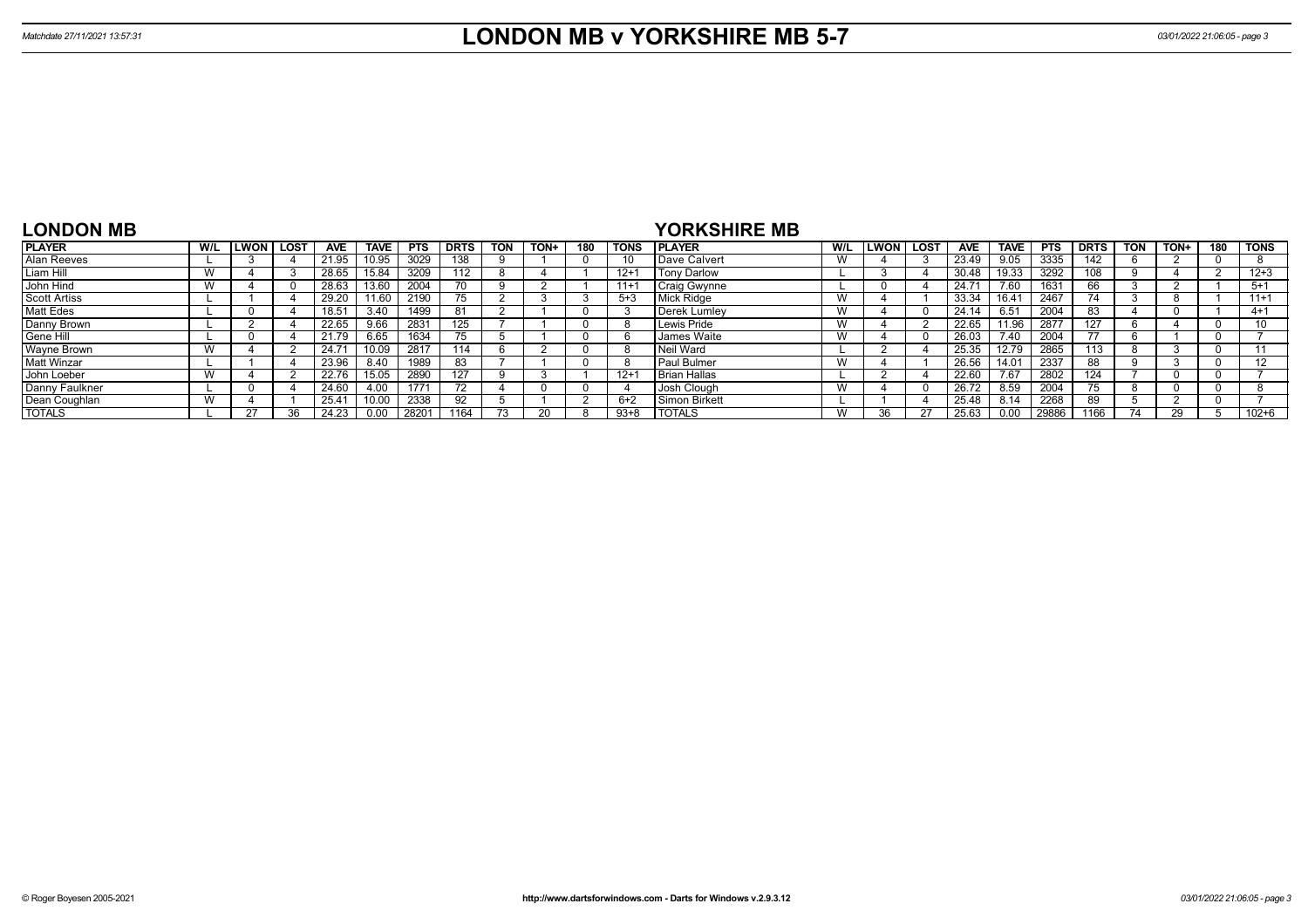|                |                | Matchdate 28/11/2021 10:41:14 |                  |                 |        |                              |                   |                 |                 |               |             |                             |                                |    |               |     |    |                  |    |    |                                                |  |                   |                                 |                |                |     | <b>LONDON WA v YORKSHIRE WA 3-3</b> |                |                  |      |                                                     |                     |                 |            |                              |                   |                |                |                         |    |    |                            |    |     |       |    | 03/01/2022 21:05:35 - page 1                         |                     |                |                |  |
|----------------|----------------|-------------------------------|------------------|-----------------|--------|------------------------------|-------------------|-----------------|-----------------|---------------|-------------|-----------------------------|--------------------------------|----|---------------|-----|----|------------------|----|----|------------------------------------------------|--|-------------------|---------------------------------|----------------|----------------|-----|-------------------------------------|----------------|------------------|------|-----------------------------------------------------|---------------------|-----------------|------------|------------------------------|-------------------|----------------|----------------|-------------------------|----|----|----------------------------|----|-----|-------|----|------------------------------------------------------|---------------------|----------------|----------------|--|
| <b>SET AVE</b> |                | <b>PLAYER</b>                 | LEG <sub>3</sub> |                 |        |                              |                   |                 |                 | -21           | 24          | 27                          | - 30                           | 33 | 36            | -39 | 42 | 45               |    |    | - 57<br>-54                                    |  | 60 DU GS SL       |                                 | TNS            | <b>SET AVE</b> |     | <b>PLAYER</b>                       |                | LEG <sub>3</sub> |      |                                                     |                     | 15              |            | -24<br>21                    |                   | 27 30          | 33             | 36                      | 39 | 42 | 45                         | 48 | -51 | -54   | 57 | 60 DU GS SL                                          |                     |                | TNS            |  |
|                | 6.20           |                               |                  |                 |        | 22                           |                   |                 | 42              |               |             | 13                          |                                |    |               |     |    |                  |    |    |                                                |  | 28 40             |                                 |                |                |     | 4.21                                |                | 60               |      |                                                     | 121                 | 25 <sub>1</sub> |            | 60                           | 30                |                |                |                         |    |    |                            |    |     |       |    |                                                      |                     | $\overline{2}$ |                |  |
|                | 20             |                               | 2                |                 | 85     |                              |                   | $\overline{0}$  | $18$ 18         |               |             |                             |                                |    |               |     |    |                  |    |    |                                                |  | 21 18             |                                 | $2+1$          |                | 17  | <b>RACHEL</b>                       |                | 2   60           |      | $41 \mid 28 \mid 60$                                |                     | 45 41           |            |                              |                   |                |                |                         |    |    |                            |    |     |       |    | 18                                                   |                     | 226            |                |  |
| 1              |                | JULIANE<br><b>BIRCHILL</b>    | 3 <sup>1</sup>   | 60 30           |        | 39   140   60   78   45   49 |                   |                 |                 |               |             |                             |                                |    |               |     |    |                  |    |    |                                                |  | 24   49           |                                 |                |                |     | <b>BROOKS</b>                       |                | $3 \mid 58$      |      | $60$   60   100   55   100   43   0                 |                     |                 |            |                              |                   |                |                |                         |    |    |                            |    |     |       |    | 24                                                   |                     | $\boxed{25}$   |                |  |
|                | 59             |                               | $\overline{4}$   |                 |        |                              |                   |                 |                 |               |             |                             |                                |    |               |     |    |                  |    |    |                                                |  |                   |                                 |                |                | 36  |                                     | $\overline{4}$ |                  |      |                                                     |                     |                 |            |                              |                   |                |                |                         |    |    |                            |    |     |       |    |                                                      |                     |                |                |  |
|                |                |                               | 5                |                 |        |                              |                   |                 |                 |               |             |                             |                                |    |               |     |    |                  |    |    |                                                |  |                   |                                 |                |                |     |                                     | 5              |                  |      |                                                     |                     |                 |            |                              |                   |                |                |                         |    |    |                            |    |     |       |    |                                                      |                     |                |                |  |
| <b>SET AVE</b> |                | <b>PLAYER</b>                 | LEG <sub>3</sub> |                 | - 6    | -9                           | 12                | - 15            | $18$ 21         |               |             |                             | 24 27 30                       |    |               |     |    |                  |    |    | 33 36 39 42 45 48 51 54 57 60 DUGS SL          |  |                   |                                 | TNS            | <b>SET AVE</b> |     | <b>PLAYER</b>                       |                | LEG <sup>3</sup> | - 6  | -9                                                  | 12                  | 15              |            |                              |                   |                |                |                         |    |    |                            |    |     |       |    | 18 21 24 27 30 33 36 39 42 45 48 51 54 57 60 DUGS SL |                     |                | TNS            |  |
|                | 1.40<br> 16    |                               |                  | 60 41           |        | 9                            | 60 66             |                 | 85              |               |             |                             | $143$ 25 45 32                 |    |               |     |    |                  |    |    |                                                |  | 30 <sub>l</sub>   | 35                              |                |                | 117 | 4.46                                |                |                  |      | $26 \mid 26$                                        | 121                 |                 |            | $63$   28   30   87   0   20 |                   |                |                |                         |    |    |                            |    |     |       |    |                                                      | 28 20               |                |                |  |
|                | <b>CARLY</b>   |                               | 2 I              | 81              | 30     | 81                           |                   | 66              | $43 \mid 20$    |               |             |                             |                                |    |               |     |    |                  |    |    |                                                |  | 21                | 140                             |                |                |     | <b>GIFFY</b>                        |                | $2 \mid 41$      |      | 55                                                  | 45                  |                 | 95         | 30                           | 10                |                |                |                         |    |    |                            |    |     |       |    |                                                      | $22$ 10             |                | $\overline{2}$ |  |
| $2\vert$       |                | <b>TOWNSEND</b>               | $\mathbf{3}$     | $40 \ 24$       |        |                              |                   |                 |                 |               |             |                             | $26$ 70 85 22 40 30 55 73 0 28 |    |               |     |    |                  |    |    |                                                |  | 36                | 8                               |                | 2              |     | <b>KHAOSOI</b>                      |                | $3 \mid 81$      |      | 85 60 41 60 98 44 30 0                              |                     |                 |            |                              |                   | $\overline{0}$ | $\overline{0}$ |                         |    |    |                            |    |     |       |    |                                                      | $34 \mid 2$         |                |                |  |
|                | 32             |                               | $\overline{4}$   |                 |        |                              |                   |                 |                 |               |             |                             |                                |    |               |     |    |                  |    |    |                                                |  |                   |                                 |                |                | 89  |                                     | $\overline{4}$ |                  |      |                                                     |                     |                 |            |                              |                   |                |                |                         |    |    |                            |    |     |       |    |                                                      |                     |                |                |  |
|                |                |                               | 5                |                 |        |                              |                   |                 |                 |               |             |                             |                                |    |               |     |    |                  |    |    |                                                |  |                   |                                 |                |                |     |                                     | 5              |                  |      |                                                     |                     |                 |            |                              |                   |                |                |                         |    |    |                            |    |     |       |    |                                                      |                     |                |                |  |
| <b>SET AVE</b> |                | <b>PLAYER</b>                 | LEG <sub>3</sub> |                 | - 6    | 9                            | 12                | - 15            | 18              | - 21          |             |                             |                                |    |               |     |    |                  |    |    | 24 27 30 33 36 39 42 45 48 51 54 57 60 DUGS SL |  |                   |                                 | <b>TNS</b>     | <b>SET AVE</b> |     | <b>PLAYER</b>                       |                | LEG 3            | 6    | -9                                                  | 12                  | 15              |            |                              |                   |                |                |                         |    |    |                            |    |     |       |    | 18 21 24 27 30 33 36 39 42 45 48 51 54 57 60 DUGS SL |                     |                | <b>TNS</b>     |  |
|                | 4.21<br>20     |                               |                  |                 |        | 60 I                         | 86 45             |                 |                 |               | 40 28 40    |                             |                                |    |               |     |    |                  |    |    |                                                |  | $22$ 40           |                                 |                |                | 21  | 5.80                                |                | 60               | 41   |                                                     |                     |                 |            | 45 60 43 22                  |                   |                |                |                         |    |    |                            |    |     |       |    | 24                                                   |                     | <b>170</b>     |                |  |
|                | DEBRA          |                               |                  | 26 58           |        | 96                           | 30                |                 | 60              |               |             |                             |                                |    |               |     |    |                  |    |    |                                                |  | 18                |                                 |                |                |     | <b>SARA</b>                         |                | $2 \mid 80$      |      | 551                                                 | 10O                 | 83 63           |            |                              |                   |                |                |                         |    |    |                            |    |     |       |    |                                                      | 18 63               |                |                |  |
| 3              | <b>WATLING</b> |                               | 3 <sup>1</sup>   | 41              | - 60 I | 81 60 99 40 28               |                   |                 |                 |               |             |                             |                                |    |               |     |    |                  |    |    |                                                |  | 21                | 92                              |                | 3              |     | MORTIMER                            |                | $3 \mid 85$      | -81  |                                                     | 100 47              |                 |            | 41 59 68 20                  |                   |                |                |                         |    |    |                            |    |     |       |    |                                                      | 24 20               |                |                |  |
|                | 76             |                               | 4                | 43 60 30 45 100 |        |                              |                   |                 |                 |               | $100$ 91 16 |                             |                                |    |               |     |    |                  |    |    |                                                |  | 24 <sup>1</sup>   | 16   2                          |                |                | 49  |                                     |                | $4 \mid 40$      | 60'  |                                                     | $160 \quad 7 \quad$ |                 |            | 41 60 59 74                  |                   |                |                |                         |    |    |                            |    |     |       |    |                                                      | 24 74               |                |                |  |
|                |                |                               | 5                |                 |        |                              |                   |                 |                 |               |             |                             |                                |    |               |     |    |                  |    |    |                                                |  |                   |                                 |                |                |     |                                     | 5              |                  |      |                                                     |                     |                 |            |                              |                   |                |                |                         |    |    |                            |    |     |       |    |                                                      |                     |                |                |  |
| <b>SET AVE</b> |                | <b>PLAYER</b>                 | LEG <sub>3</sub> |                 |        |                              | 12                | 15              | 18              | $^{\circ}$ 21 |             | $24 \overline{\smash{)}27}$ | 30 <sup>°</sup>                |    | $33 \quad 36$ |     |    | 39 42 45         |    |    | 48 51 54 57 60 DUGS SL                         |  |                   |                                 | <b>TNS</b>     | <b>SET AVE</b> |     | <b>PLAYER</b>                       |                | LEG <sup>3</sup> |      | -9                                                  | 12                  | 15              |            |                              |                   |                |                | 18 21 24 27 30 33 36 39 |    |    | 42 45 48 51                |    |     | 54.57 |    | 60 DU GS SL                                          |                     |                | <b>TNS</b>     |  |
|                | 7.62<br> 25    |                               |                  |                 |        | 45                           |                   |                 | 40              |               |             |                             |                                |    |               |     |    |                  |    |    |                                                |  | $16$   $40$       |                                 |                |                | 15  | 0.00                                |                |                  |      | 36                                                  | 22                  | 30              |            |                              |                   |                |                |                         |    |    |                            |    |     |       |    |                                                      |                     | 331            |                |  |
|                | STEPH          |                               | $\mathbf{2}$     |                 |        | 60                           | $60 \mid 28 \mid$ |                 | $\boxed{99}$ 54 |               |             |                             |                                |    |               |     |    |                  |    |    |                                                |  | 20 54             |                                 |                |                |     | <b>LINDA</b>                        |                | $2 \mid 30$      | 60 l | l 60 l                                              | 45                  |                 | $26$ 60 45 |                              |                   |                |                |                         |    |    |                            |    |     |       |    | 21                                                   |                     | 175            |                |  |
| 4              |                | STUTLEY                       | $\mathbf{3}$     | 45              |        | 41                           | $\sqrt{60}$       | $\sqrt{60}$     | 41              | 122           | 32          |                             |                                |    |               |     |    |                  |    |    |                                                |  | $22 \mid 32 \mid$ |                                 | $\overline{2}$ | 4              |     | <b>PORTER</b>                       |                | $3 \mid 81$      |      | 22 60 81 40 41 35                                   |                     |                 |            |                              |                   |                |                |                         |    |    |                            |    |     |       |    | 21                                                   |                     | 141            |                |  |
|                | 91             |                               | $\overline{4}$   |                 |        |                              |                   |                 |                 |               |             |                             |                                |    |               |     |    |                  |    |    |                                                |  |                   |                                 |                |                | 02  |                                     | $\overline{4}$ |                  |      |                                                     |                     |                 |            |                              |                   |                |                |                         |    |    |                            |    |     |       |    |                                                      |                     |                |                |  |
|                |                |                               | 5                |                 |        |                              |                   |                 |                 |               |             |                             |                                |    |               |     |    |                  |    |    |                                                |  |                   |                                 |                |                |     |                                     | 5              |                  |      |                                                     |                     |                 |            |                              |                   |                |                |                         |    |    |                            |    |     |       |    |                                                      |                     |                |                |  |
| <b>SET AVE</b> |                | <b>PLAYER</b>                 | LEG <sub>3</sub> |                 |        | q                            | 12                | 15              | 18              | 21            |             | $24$ 27                     | 30 <sup>°</sup>                |    | 33 36         |     |    | $39 \t 42 \t 45$ | 48 | 51 | 54<br>57                                       |  | 60 DU GS SL       |                                 | <b>TNS</b>     | <b>SET AVE</b> |     | <b>PLAYER</b>                       |                | LEG 3            |      | Q                                                   | 12                  | 15              | 18         | 21                           |                   |                |                | 24 27 30 33 36 39       |    |    | 42 45 48 51                |    |     | 54    |    | 57 60 DU GS SL                                       |                     |                | <b>TNS</b>     |  |
|                | 8.15<br> 21    |                               |                  |                 | 62     | 93                           | 26 I              | l 41 l          | 59              |               | 40 20       |                             |                                |    |               |     |    |                  |    |    |                                                |  | 24 I              | l 20 l                          |                |                | 20  | 8.09                                |                | 85               |      |                                                     |                     | 50 I            |            |                              | 0   6             |                |                |                         |    |    |                            |    |     |       |    |                                                      | $25 \quad 6$        |                |                |  |
|                | <b>CASEY</b>   |                               | $\overline{2}$   |                 |        | 58                           | 24                | 60 I            | 63   61         |               |             |                             |                                |    |               |     |    |                  |    |    |                                                |  | 21 61             |                                 |                |                |     | <b>SALLY</b>                        |                | 36               |      |                                                     | 60                  | $41 \ 83$       |            |                              |                   |                |                |                         |    |    |                            |    |     |       |    | 18                                                   |                     | 147            |                |  |
| 5              | $\bullet$ :    | <b>GALLAGHER</b>              | 3 <sup>1</sup>   | 60              | 83     | 83                           | 22                | 50 <sub>1</sub> |                 |               | $57$ 60 42  |                             |                                |    |               |     |    |                  |    |    |                                                |  | 24                |                                 |                | 5              |     | <b>WHITING</b>                      | 3 <sup>1</sup> | 30               |      | 55                                                  | 24                  | 85 66           |            | 129                          | 18   12           |                |                |                         |    |    |                            |    |     |       |    | 25 <sub>1</sub>                                      | 12                  |                |                |  |
|                | 63             |                               | 4                |                 |        | 36                           | 26                | 42              | 100             | 60            |             |                             |                                |    |               |     |    |                  |    |    |                                                |  | 21 60             |                                 |                |                | 25  |                                     | 4              |                  |      | 26                                                  | 55                  | $81$ 28         |            |                              |                   |                |                |                         |    |    |                            |    |     |       |    | 18                                                   |                     | 130            |                |  |
|                |                |                               | 5                |                 |        | 81                           | 60                |                 | 21              | 39            |             |                             |                                |    |               |     |    |                  |    |    |                                                |  | 21                | $\overline{140}$ $\overline{2}$ |                |                |     |                                     | 5              |                  |      |                                                     | 81                  |                 |            | 30                           | 10                |                |                |                         |    |    |                            |    |     |       |    |                                                      | $24$ 10             |                |                |  |
| <b>SET AVE</b> |                | <b>PLAYER</b>                 | LEG <sub>3</sub> |                 |        |                              | 12                |                 | 18              | 21            | 24          |                             | 27 30 33 36 39 42 45 48        |    |               |     |    |                  |    | 51 | 54 57                                          |  | 60 DUGS SL        |                                 | <b>TNS</b>     | <b>SET AVE</b> |     | <b>PLAYER</b>                       |                | LEG 3            |      | -9                                                  |                     | 15 <sub>1</sub> | 18         | 21                           | $^{\circ}$ 24     |                |                |                         |    |    | 27 30 33 36 39 42 45 48 51 |    |     | 54 57 |    | 60 DU GS SL                                          |                     |                | <b>TNS</b>     |  |
|                | 6.66<br> 19    |                               |                  | 60              | 60     | 53                           | 45                | - 60 I          | 41 60           |               |             |                             |                                |    |               |     |    |                  |    |    |                                                |  | 24 1              |                                 |                |                |     | 2.15                                |                | 1 60             | 41   |                                                     | 45 60               |                 | 45 60 84   |                              |                   |                |                |                         |    |    |                            |    |     |       |    | 21                                                   |                     | 106            |                |  |
|                |                | <b>MANDY</b>                  | $\overline{2}$   | 58              | 60     | 60 41 41 45 43 76            |                   |                 |                 |               |             |                             |                                |    |               |     |    |                  |    |    |                                                |  | 24                | l 77                            |                |                |     | <b>LINDA</b>                        |                | $2 \mid 41$      |      | 26   45   115                                       |                     |                 |            | 60 41 85 52 36               |                   |                |                |                         |    |    |                            |    |     |       |    |                                                      | $25 \overline{)36}$ |                |                |  |
| 6              |                | SOLOMONS                      | 3 <sup>1</sup>   |                 | 60 I   | 60                           | 60 121            |                 | 60              | $\mathbf{0}$  |             | $0$   20                    |                                |    |               |     |    |                  |    |    |                                                |  | 27                | $\sqrt{20}$ 2                   |                | 6              |     | <b>MOORHOUSE</b>                    |                | 3   60           |      | 41   100   45   81   84   50                        |                     |                 |            |                              | $20 \mid 20 \mid$ |                |                |                         |    |    |                            |    |     |       |    |                                                      | 26 20               |                |                |  |
|                | 74             |                               | 4                | 45 85           |        | 60 3 81 85 62 20 60          |                   |                 |                 |               |             |                             |                                |    |               |     |    |                  |    |    |                                                |  | 26 60             |                                 |                |                | 94  |                                     |                | 4   55           |      | 55 45 55 70 22 41 11 30                             |                     |                 |            |                              |                   |                |                |                         |    |    |                            |    |     |       |    | 27                                                   |                     | 1117           |                |  |
|                |                |                               | 5 81             |                 |        |                              | 45                |                 | $16$ 36         |               |             |                             |                                |    |               |     |    |                  |    |    |                                                |  | $21 \mid 36 \mid$ |                                 |                |                |     |                                     |                |                  |      | $5 \mid 26 \mid 26 \mid 81 \mid 70 \mid 60 \mid 55$ |                     |                 |            |                              |                   |                |                |                         |    |    |                            |    |     |       |    | 18                                                   |                     | 183            |                |  |

 3 4 **X** 6 **X** W



**RUNNING SCORE**  $\overline{X}$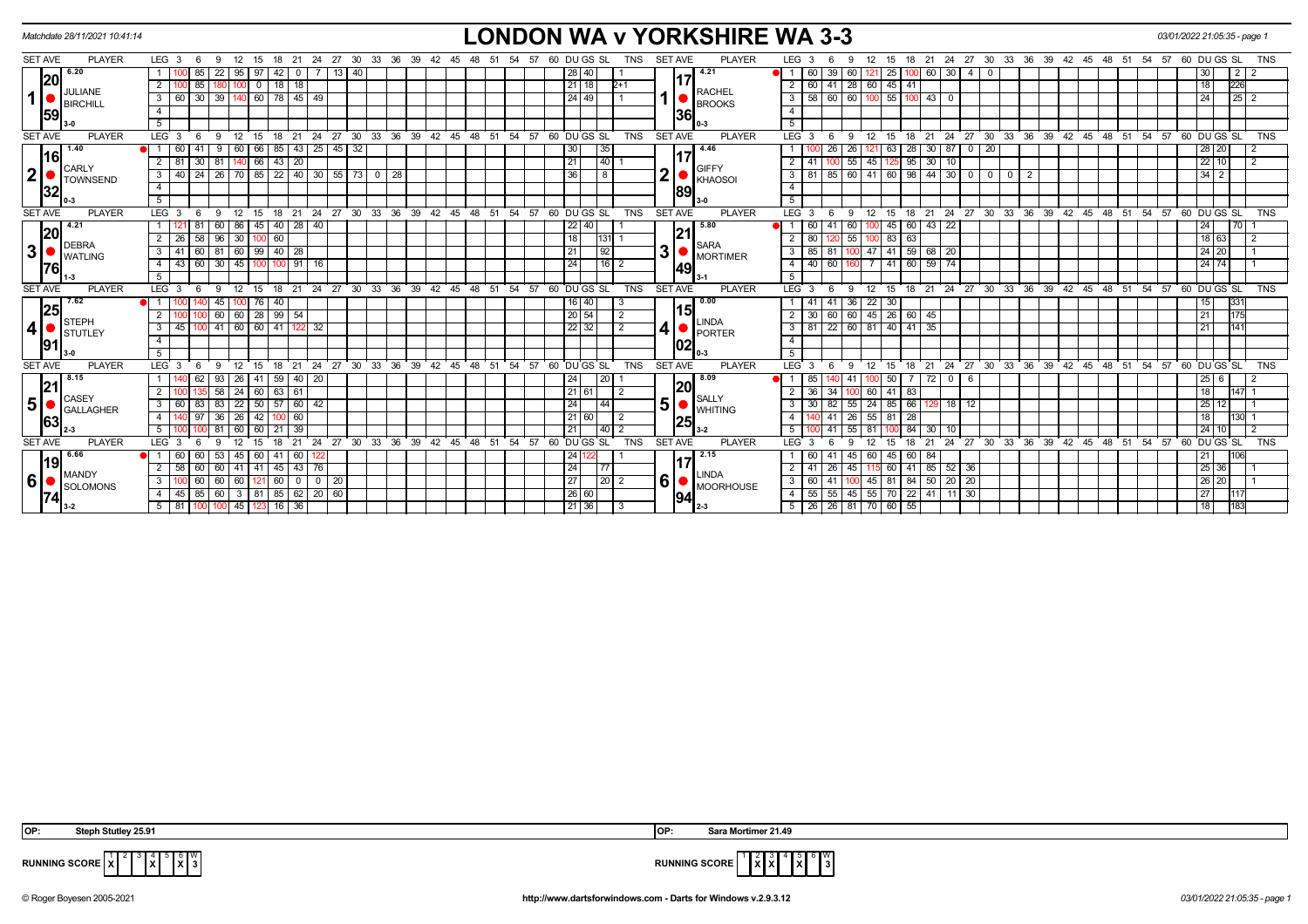## **LONDON WA**

## **YORKSHIRE WA**

| <b>PLAYER</b>          | W/L | LWON | LOST | <b>AVE</b>   | <b>TAVE</b> | <b>PTS</b> | <b>DRTS</b> | <b>TON</b> | TON+ | 180 | <b>TONS</b> | <b>PLAYER</b>        | W/L                   | LWON | <b>LOST</b> | <b>AVE</b> | <b>TAVE</b> | <b>PTS</b> | <b>DRTS</b> | TON | TON+ | 180 | <b>TONS</b> |
|------------------------|-----|------|------|--------------|-------------|------------|-------------|------------|------|-----|-------------|----------------------|-----------------------|------|-------------|------------|-------------|------------|-------------|-----|------|-----|-------------|
| Juliane Birchill       |     |      |      | 20.59        | 6.20        | 1503       | 73          |            |      |     | $4+$        | <b>Rachel Brooks</b> |                       |      |             | 17.36      | 4.21        | 1250       |             |     |      |     |             |
| <b>Carly Townsend</b>  |     |      |      | 16.32        | 1.40        | 1420       |             |            |      |     |             | Giffy Khaosoi        | $\lambda$<br>V V      |      |             | 17.89      | 4.46        | 1503       | 84          |     |      |     |             |
| <b>Debra Watling</b>   |     |      |      | 207<br>∠0.70 | 4.21        | 1765       |             |            |      |     |             | Sara Mortimer        | $\overline{M}$<br>V V |      |             | 21.49      | 5.80        | 1934       | ററ          |     |      |     |             |
| <b>Steph Stutley</b>   |     |      |      | 25.9         | 7.62        | 1503       | 52          |            |      |     |             | Linda Porter         |                       |      |             | 15.02      | 0.00        |            |             |     |      |     |             |
| <b>Casey Gallagher</b> |     |      |      | 21.61        | 8.15        | 2401       |             |            |      |     |             | Sally Whiting        | $\overline{M}$<br>V V |      |             | 20.25      | 8.09        | 2228       | 110         |     |      |     |             |
| <b>Mandy Solomons</b>  |     |      |      | 19.74        | 6.66        | 2408       | 122         |            |      |     |             | Linda Moorhouse      |                       |      |             | 17.94      | 2.15        | 2099       | 117         |     |      |     |             |
| <b>TOTALS</b>          |     |      |      | 20.52        | 0.00        | 11000      | 536         |            |      |     | $29+$       | <b>TOTALS</b>        |                       |      |             | 18.62      | 0.00        | 9870       | 530         |     |      |     |             |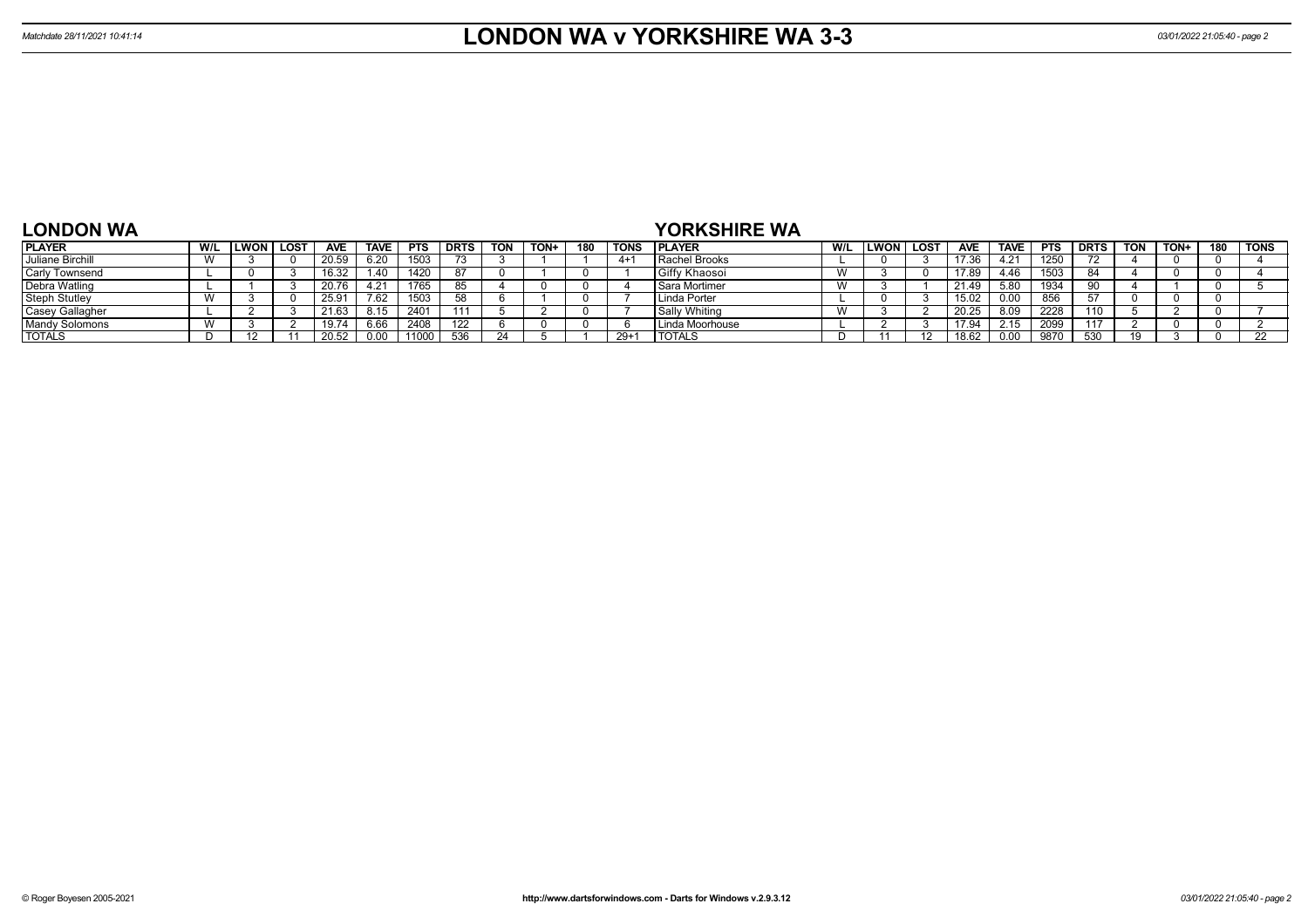|                | Matchdate 27/11/2021 11:25:33 |                  |                        |                                    |                                        |             |                              |               |                 |             |                      |                               |                                                                                                                             |                        |                |    |       |    |                                                      |                       |            |                |      | <b>LONDON WB v YORKSHIRE WB 3-3</b> |                  |              |        |                                                             |          |         |                              |             |                                                      |                 |                          |                   |                            |           |     |       | 03/01/2022 21:06:16 - page 1 |              |            |
|----------------|-------------------------------|------------------|------------------------|------------------------------------|----------------------------------------|-------------|------------------------------|---------------|-----------------|-------------|----------------------|-------------------------------|-----------------------------------------------------------------------------------------------------------------------------|------------------------|----------------|----|-------|----|------------------------------------------------------|-----------------------|------------|----------------|------|-------------------------------------|------------------|--------------|--------|-------------------------------------------------------------|----------|---------|------------------------------|-------------|------------------------------------------------------|-----------------|--------------------------|-------------------|----------------------------|-----------|-----|-------|------------------------------|--------------|------------|
| <b>SET AVE</b> | <b>PLAYER</b>                 |                  | LEG $3 \quad 6$        | - 9                                | 12                                     | 15          | 21                           | 24            | 27              | - 30        | 33<br>-36            | 39                            |                                                                                                                             | 45                     |                |    | -57   | 60 | DU GS SL                                             |                       | TNS        | <b>SET AVE</b> |      | <b>PLAYER</b>                       | LEG <sub>3</sub> |              |        | 12                                                          | 15       |         | 21<br>-24                    | 27          | -30                                                  | 33<br>36        | 39                       | - 42              | -45                        | 48<br>-51 | -54 | 57    | 60 DU GS SL                  |              | TNS        |
|                | $15$ <sup>2.25</sup>          |                  |                        | 58                                 | 60                                     | 66          | 43                           | 29            |                 |             |                      |                               |                                                                                                                             |                        |                |    |       |    | 25                                                   | 16                    |            |                |      | 3.56                                | <b>el</b> 1 I    | 38           |        | 41                                                          |          |         | 86                           |             |                                                      |                 |                          |                   |                            |           |     |       |                              | 36           |            |
|                |                               | 2                | 60                     | 58 <sup>1</sup><br>62 <sub>1</sub> |                                        |             | $100$ 24 24 83 31 43 8 8     |               |                 |             |                      |                               |                                                                                                                             |                        |                |    |       |    | $32 \mid 8$                                          |                       |            |                | 16   |                                     | 2 I              | 60           |        | 25                                                          | 43 85    | 28      | $62 \mid 38 \mid$            | 22          | 22                                                   |                 |                          |                   |                            |           |     |       | 30 <sub>o</sub>              | $16$   1     |            |
| $\mathbf{1}$   | DEE<br><b>BELCHER</b>         | $3 \mid 81$      |                        |                                    | 78   26   41   30   85   59   70   6   |             |                              |               |                 |             |                      |                               |                                                                                                                             |                        |                |    |       |    | 30 <sup>°</sup>                                      | -4                    |            |                |      | <b>EMMA</b><br><b>LOCKWOOD</b>      |                  | $3 \mid 28$  | l 41 l | 60 81 28                                                    |          |         |                              |             | 41   83   47   60   24   8                           |                 |                          |                   |                            |           |     |       | $31 \mid 8$                  |              |            |
| 52             |                               | 4 I              | -41<br>-60             |                                    | 43 40 22 41 42                         |             |                              |               |                 |             |                      |                               |                                                                                                                             |                        |                |    |       |    | 24                                                   | 205                   |            |                | 57   |                                     | $-4$             | 58           |        | 81   64   30   59   48   40                                 |          |         |                              |             |                                                      |                 |                          |                   |                            |           |     |       | 22 40                        |              |            |
|                |                               | 5                | 60<br>$\vert 29 \vert$ | 60                                 | 45                                     | 45          | 60                           |               | $\overline{78}$ |             | 600                  |                               |                                                                                                                             |                        |                |    |       |    | 36                                                   | $\overline{14}$       |            |                |      | $3 - 2$                             | 5                |              | 26     | 81 I                                                        | 26 85    | 26      | $60 \mid 26 \mid$            |             | $144$ 62 12 0                                        |                 | 12                       |                   |                            |           |     |       | $38$ 12                      |              |            |
| <b>SET AVE</b> | <b>PLAYER</b>                 | LEG <sup>3</sup> | - 6                    | -9                                 | 12                                     | - 15        | 18<br>$^{\circ}$ 21          | $^{\circ}$ 24 |                 |             |                      |                               |                                                                                                                             |                        |                |    |       |    | 27 30 33 36 39 42 45 48 51 54 57 60 DUGS SL          |                       | TNS        | <b>SET AVE</b> |      | <b>PLAYER</b>                       | LEG <sup>3</sup> |              | - 6    | 12<br>9                                                     | 15       | 18      | $21 \quad 24$                |             | 27 30 33 36 39 42 45 48 51 54 57 60 DUGS SL          |                 |                          |                   |                            |           |     |       |                              |              | <b>TNS</b> |
| 19             | 5.40                          |                  | 60<br>45               | 60                                 |                                        | -29         | $3 \mid 30 \mid 1$           |               |                 | 00 55 72 40 |                      |                               |                                                                                                                             |                        |                |    |       |    | $33   40$                                            |                       |            |                |      | 1.21                                |                  | 60           |        | 24                                                          | 43 22    | 81      | $141 \mid 45 \mid 58 \mid 3$ |             |                                                      |                 |                          |                   |                            |           |     |       | 30 <sup>7</sup>              |              |            |
|                | <b>NIKKI</b>                  |                  | 60                     |                                    | 43                                     |             | $39 \mid 39$                 |               |                 |             |                      |                               |                                                                                                                             |                        |                |    |       |    | $\sqrt{20}$ 39                                       |                       | 2          |                | 16   |                                     | 2 <sup>1</sup>   | 70           | 43     | 19 26 42                                                    |          | 81      | 45                           |             |                                                      |                 |                          |                   |                            |           |     |       | 21                           |              |            |
| $\mathbf{2}$   | <b>PATTEN</b>                 | 3                | 60                     |                                    | $58$   45   26                         |             | 60 41                        |               |                 |             |                      |                               |                                                                                                                             |                        |                |    |       |    | 21                                                   | 136                   |            | 2 <sub>1</sub> |      | <b>MARIA</b><br><b>BOWER</b>        | 3                | $84$ 81      |        | 60 12                                                       | 26       | 89 40   |                              |             |                                                      |                 |                          |                   |                            |           |     |       | 20 40                        |              |            |
| 106            |                               | $\overline{4}$   | 43                     |                                    | 60   26   100   41   91   40           |             |                              |               |                 |             |                      |                               |                                                                                                                             |                        |                |    |       |    | 24   40                                              |                       | $\sqrt{2}$ |                | 1981 |                                     | $\overline{4}$   |              |        | $30 \mid 36 \mid 26 \mid 41 \mid 71 \mid 85 \mid 9 \mid 95$ |          |         |                              |             |                                                      |                 |                          |                   |                            |           |     |       | 24                           | 108          |            |
|                |                               | 5 <sup>5</sup>   |                        |                                    |                                        |             |                              |               |                 |             |                      |                               |                                                                                                                             |                        |                |    |       |    |                                                      |                       |            |                |      |                                     | 5 <sup>5</sup>   |              |        |                                                             |          |         |                              |             |                                                      |                 |                          |                   |                            |           |     |       |                              |              |            |
| <b>SET AVE</b> | <b>PLAYER</b>                 | LEG <sub>3</sub> | - 6                    | 9                                  | 12 15                                  |             |                              |               |                 |             |                      |                               |                                                                                                                             |                        |                |    |       |    | 18 21 24 27 30 33 36 39 42 45 48 51 54 57 60 DUGS SL |                       | TNS        | <b>SET AVE</b> |      | <b>PLAYER</b>                       | LEG <sub>3</sub> |              | - 6    | 9                                                           | 12 15    |         |                              |             | 18 21 24 27 30 33 36 39 42 45 48 51 54 57 60 DUGS SL |                 |                          |                   |                            |           |     |       |                              |              | <b>TNS</b> |
| 117            | 17.61                         | 1 60             |                        | 60                                 |                                        |             | 100 41 81 19 40              |               |                 |             |                      |                               |                                                                                                                             |                        |                |    |       |    | 22   40                                              |                       | 2          |                |      | 2.21                                | $\blacksquare$ 1 |              | 60     | 22 58 60                                                    |          | 41      | $25 \mid 44$                 |             |                                                      |                 |                          |                   |                            |           |     |       | 24                           |              |            |
|                |                               | 2                |                        | 45 I                               | 60 60 1                                | <b>40</b>   | 176 0 0 10 10 10             |               |                 |             |                      |                               |                                                                                                                             |                        |                |    |       |    | 30   10                                              |                       | $\sqrt{2}$ |                | 15   |                                     |                  |              |        | 2   26   24   60   26   30   60   60   26   83              |          |         |                              |             |                                                      |                 |                          |                   |                            |           |     |       | 27                           | 106          |            |
| 3 <sup>1</sup> | <b>JOANNE</b><br>DEAMER       | 3   41           |                        |                                    | 28   45   81   100   45   26   63      |             |                              |               |                 |             |                      |                               |                                                                                                                             |                        |                |    |       |    | 24                                                   | 72 1                  |            | 3 <sup>1</sup> |      | <b>TRACEY</b><br><b>HEPPINSTALL</b> |                  |              |        | 3   41   41   24   41   121   60   41   84   48             |          |         |                              |             |                                                      |                 |                          |                   |                            |           |     |       | 26 48                        |              |            |
| 41             |                               |                  | -41                    |                                    | 26   60   60   41   121   100   36   0 |             |                              |               |                 |             | $12$ 0 $14$          |                               |                                                                                                                             |                        |                |    |       |    | 35 4                                                 |                       | 2          |                | 92   |                                     | $-4$             |              |        | 26   81   85   41   41   28   22   30   77   14   0         |          |         |                              |             |                                                      |                 |                          |                   |                            |           |     |       | 33                           | 56           |            |
|                |                               | 5                |                        |                                    |                                        |             |                              |               |                 |             |                      |                               |                                                                                                                             |                        |                |    |       |    |                                                      |                       |            |                |      |                                     | 5                |              |        |                                                             |          |         |                              |             |                                                      |                 |                          |                   |                            |           |     |       |                              |              |            |
| <b>SET AVE</b> | <b>PLAYER</b>                 | LEG <sub>3</sub> |                        |                                    | 12                                     | - 15        | 18                           |               | 21 24 27 30     |             | $33^\circ$<br>ີ 36   | ີ 39                          | $42^{\circ}$                                                                                                                | 45 48 51               |                |    | 54 57 |    | 60 DU GS SL                                          |                       | <b>TNS</b> | <b>SET AVE</b> |      | <b>PLAYER</b>                       | <b>LEG</b>       | -3           |        | 12                                                          | - 15     | 18      |                              |             | 21 24 27 30 33 36 39 42 45 48 51 54 57 60 DUGS SL    |                 |                          |                   |                            |           |     |       |                              |              | <b>TNS</b> |
|                | 1.00                          |                  |                        | 91                                 | 32                                     | l 41        | 28 24 28                     |               | 26              | 85          |                      |                               |                                                                                                                             |                        |                |    |       |    | 30 <sup>°</sup>                                      | 72                    |            |                |      | $-4.01$                             |                  | -24          | 86     | 36                                                          |          | 44      | 43<br>-31                    | $\mathbf 0$ |                                                      |                 |                          |                   |                            |           |     |       | 28 16                        |              |            |
| 12             | <b>JANE</b>                   |                  |                        | 39                                 | 25                                     | -34         | 30                           | $26$   21     | $\overline{28}$ | 23 19       |                      | $\overline{22}$               | $72$ 26                                                                                                                     | 16                     | 20             |    |       |    | $46 \overline{20}$                                   |                       |            |                | 13l  | <b>CHRISSIE</b>                     | $\overline{2}$   |              |        | 39                                                          |          | 39      | 20                           |             |                                                      | 10 <sup>1</sup> | $\Omega$                 | $\overline{0}$    | $\overline{0}$<br>$\Omega$ |           |     |       | 48                           | 10 0+1       |            |
| 4              | <b>BIGGS</b>                  | $\mathbf{3}$     | 53                     | 61                                 | 60 11                                  |             | $3 \mid 75 \mid 26$          |               | 100             | 26          | 15                   |                               |                                                                                                                             |                        |                |    |       |    | 33                                                   | $\left  27 \right $ 1 |            | $\vert$        |      | <b>HALLIDAY</b>                     | $3 \mid$         | 67           |        | 26                                                          | 45 45    | 41      | 45 <br>41                    | 28          | $50 \mid 32$                                         |                 |                          |                   |                            |           |     |       | 31 32                        |              |            |
| 79             |                               | 4                | 56                     |                                    | $26$   26   25                         |             | 45                           |               | 82              | 36 45       |                      | 36<br>$\overline{\mathbf{0}}$ |                                                                                                                             |                        |                |    |       |    | 39                                                   | 12                    |            |                | 56   |                                     | 4                | $45 \mid 75$ |        | 60 24 92                                                    |          | 45      | $3 \mid 27 \mid$             | $\sqrt{23}$ | $43 \mid 46 \mid$                                    | $\sqrt{10}$     | 41                       |                   |                            |           |     |       | $40 \overline{4}$            |              |            |
|                |                               | 5                |                        |                                    |                                        |             |                              |               |                 |             |                      |                               |                                                                                                                             |                        |                |    |       |    |                                                      |                       |            |                |      |                                     | 5                |              |        |                                                             |          |         |                              |             |                                                      |                 |                          |                   |                            |           |     |       |                              |              |            |
| <b>SET AVE</b> | <b>PLAYER</b>                 | LEG <sub>3</sub> |                        |                                    | 12                                     |             | 21                           | 24            | 27              | 30          | 33                   | 36<br>39                      | $42^{\circ}$                                                                                                                | $45 \quad 48 \quad 51$ |                |    | 54 57 |    | 60 DU GS SL                                          |                       | <b>TNS</b> | <b>SET AVE</b> |      | <b>PLAYER</b>                       | LEG <sup>'</sup> |              |        |                                                             |          |         | 24<br>21                     | 27          | 30                                                   | $33^\circ$      |                          | 36 39 42 45 48 51 |                            |           |     |       | 54 57 60 DU GS SL            |              | <b>TNS</b> |
|                | 2.00                          |                  | -24                    | 41                                 | 29   21                                |             | 22                           | $58 \mid 28$  | 81              |             | 43 54 26 25 40       |                               |                                                                                                                             |                        |                |    |       |    | 42 40                                                |                       |            |                |      | 3.40                                |                  |              |        | 85                                                          | - 85     | 26      | 66  <br>-60                  | 16          | $0$   20   15                                        |                 | $\overline{\phantom{0}}$ | $\mathbf{0}$      |                            |           |     |       | 42                           |              |            |
| 14             | LYNNE                         | $\overline{2}$   |                        | 83                                 | 41                                     | $\sqrt{24}$ | $45 \mid 26 \mid 40 \mid 50$ |               |                 |             |                      |                               |                                                                                                                             |                        |                |    |       |    | 27                                                   | 32 1                  |            |                | 16   | <b>JAYNE</b>                        | 2                |              |        | 60                                                          | 85 41 60 |         | $40$   18   56               |             |                                                      |                 |                          |                   |                            |           |     |       | 26 56                        |              |            |
| 5              | BIONDINI                      | 3                | 18                     |                                    | $58$   43   36                         |             | 83                           |               |                 |             |                      |                               |                                                                                                                             |                        |                |    |       |    | 18                                                   | 163 1                 |            | 5              |      | CONBOY                              | 3 <sup>1</sup>   | 60 I         |        | $45 \mid 45 \mid 60$                                        |          | $77$ 74 |                              |             |                                                      |                 |                          |                   |                            |           |     |       | 21 74                        |              |            |
| <b>41</b>      |                               | 4                | 41<br><b>30</b>        |                                    | 26 22 66 80 36 41 43 27 9              |             |                              |               |                 |             |                      |                               |                                                                                                                             |                        |                |    |       |    | 33                                                   | 80                    |            |                | 66   |                                     | $-4$             | $60$ 62      |        | $\overline{95}$ 55 100 39 54 0 18 0 18                      |          |         |                              |             |                                                      |                 |                          |                   |                            |           |     |       | $31$ 18                      |              |            |
|                |                               |                  |                        |                                    |                                        |             |                              |               |                 |             |                      |                               |                                                                                                                             |                        |                |    |       |    |                                                      |                       |            |                |      |                                     | 5                |              |        |                                                             |          |         |                              |             |                                                      |                 |                          |                   |                            |           |     |       |                              |              |            |
| <b>SET AVE</b> | <b>PLAYER</b>                 | LEG <sub>3</sub> | - 6                    | 9                                  | 12                                     | - 15        | $\cdot$ 21<br>18             |               |                 |             | 24 27 30 33 36 39 42 |                               |                                                                                                                             | 45                     | 48             | 51 | 54 57 |    | 60 DU GS SL                                          |                       | <b>TNS</b> | SET AVE        |      | <b>PLAYER</b>                       | $LEG^{\prime}$ 3 |              | -6     | $12 \overline{ }$<br>9                                      | - 15     | 18      | 21                           |             | 24 27 30 33 36 39 42 45                              |                 |                          |                   |                            | 48 51     |     | 54 57 | 60 DU GS SL                  |              | <b>TNS</b> |
| 17             | 10.59                         |                  | 24                     |                                    |                                        |             | 30                           | $0 1 0 1$     | $\overline{0}$  |             | $0$ 0 6              |                               | $\begin{array}{c c c c c c c c c} \hline \multicolumn{3}{c }{\textbf{0} & \textbf{0} & \textbf{0} & \textbf{0} \end{array}$ |                        | $\overline{4}$ |    |       |    | 46                                                   |                       |            |                |      | 3.65                                |                  | 36           |        | 45                                                          | 45 60    | 85      |                              |             | 42 42 48 0 36 0                                      |                 | $\circ$                  | $0$ 0             |                            |           |     |       | 45                           |              |            |
|                | <b>TAMMY</b>                  | $\overline{2}$   |                        | 60                                 | 55 100                                 |             | $0$ 38                       |               |                 |             |                      |                               |                                                                                                                             |                        |                |    |       |    | 21                                                   | 48 3                  |            |                | 16I  | <b>MICHELLE</b>                     | $\overline{2}$   | 41           |        | 30   100   68   76   26   20                                |          |         |                              |             |                                                      |                 |                          |                   |                            |           |     |       | $\boxed{23}$ 20              |              |            |
| 6              | MACKENZIE                     |                  | 3   60   100           |                                    | $100 \ 60 \ 45$                        |             | $120$ 16                     |               |                 |             |                      |                               |                                                                                                                             |                        |                |    |       |    | 21 16                                                |                       | $\vert$ 3  | 6              |      | <b>BINNS</b>                        | $3 \mid$         |              |        | 60 125 26 60 41 99                                          |          |         |                              |             |                                                      |                 |                          |                   |                            |           |     |       | 18                           | $90 \quad 1$ |            |
| <b>46</b>      |                               | 4                |                        |                                    | 60 39 92 64 60 46 40                   |             |                              |               |                 |             |                      |                               |                                                                                                                             |                        |                |    |       |    | $24   40  $                                          |                       | $\vert$ 1  |                | 05   |                                     |                  |              |        | 4 4 41 30 45 87 26 41 41 44                                 |          |         |                              |             |                                                      |                 |                          |                   |                            |           |     |       | 24                           | 146          |            |
|                |                               | 5                |                        |                                    |                                        |             |                              |               |                 |             |                      |                               |                                                                                                                             |                        |                |    |       |    |                                                      |                       |            |                |      |                                     | 5 <sup>5</sup>   |              |        |                                                             |          |         |                              |             |                                                      |                 |                          |                   |                            |           |     |       |                              |              |            |
|                |                               |                  |                        |                                    |                                        |             |                              |               |                 |             |                      |                               |                                                                                                                             |                        |                |    |       |    |                                                      |                       |            |                |      |                                     |                  |              |        |                                                             |          |         |                              |             |                                                      |                 |                          |                   |                            |           |     |       |                              |              |            |

| IOP: | 19.06 ١<br>Nikki<br>ʻaπen | IOP: | 16.66<br>.lavne<br><b>∍onbo</b> ∨ |
|------|---------------------------|------|-----------------------------------|

 $4^{6}$   $8^{6}$  W<br> $3^{6}$ 



**RUNNING SCORE**  $\begin{bmatrix} 1 & 2 & 3 \\ 1 & X & X \end{bmatrix}$